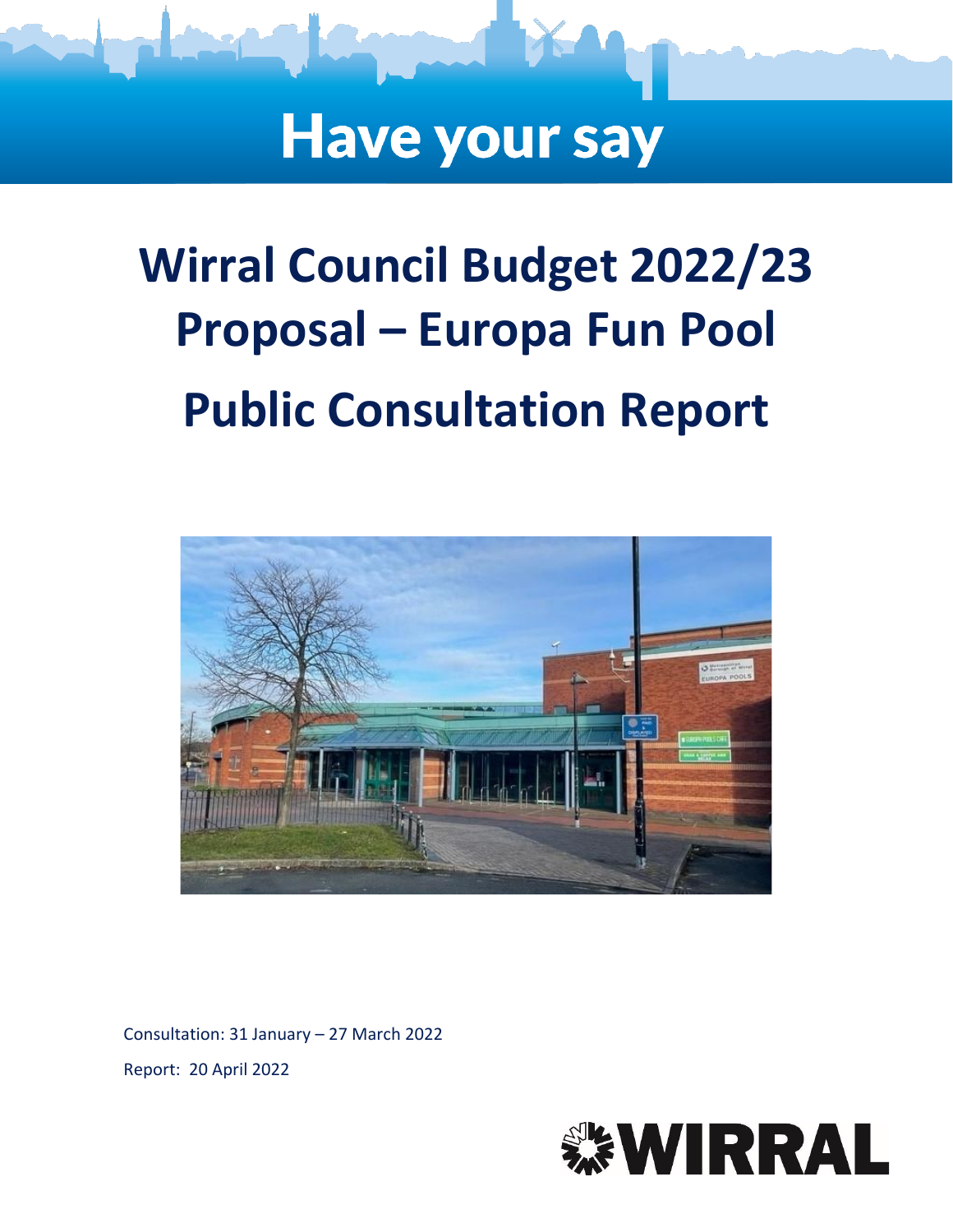# **Contents**

**SALES**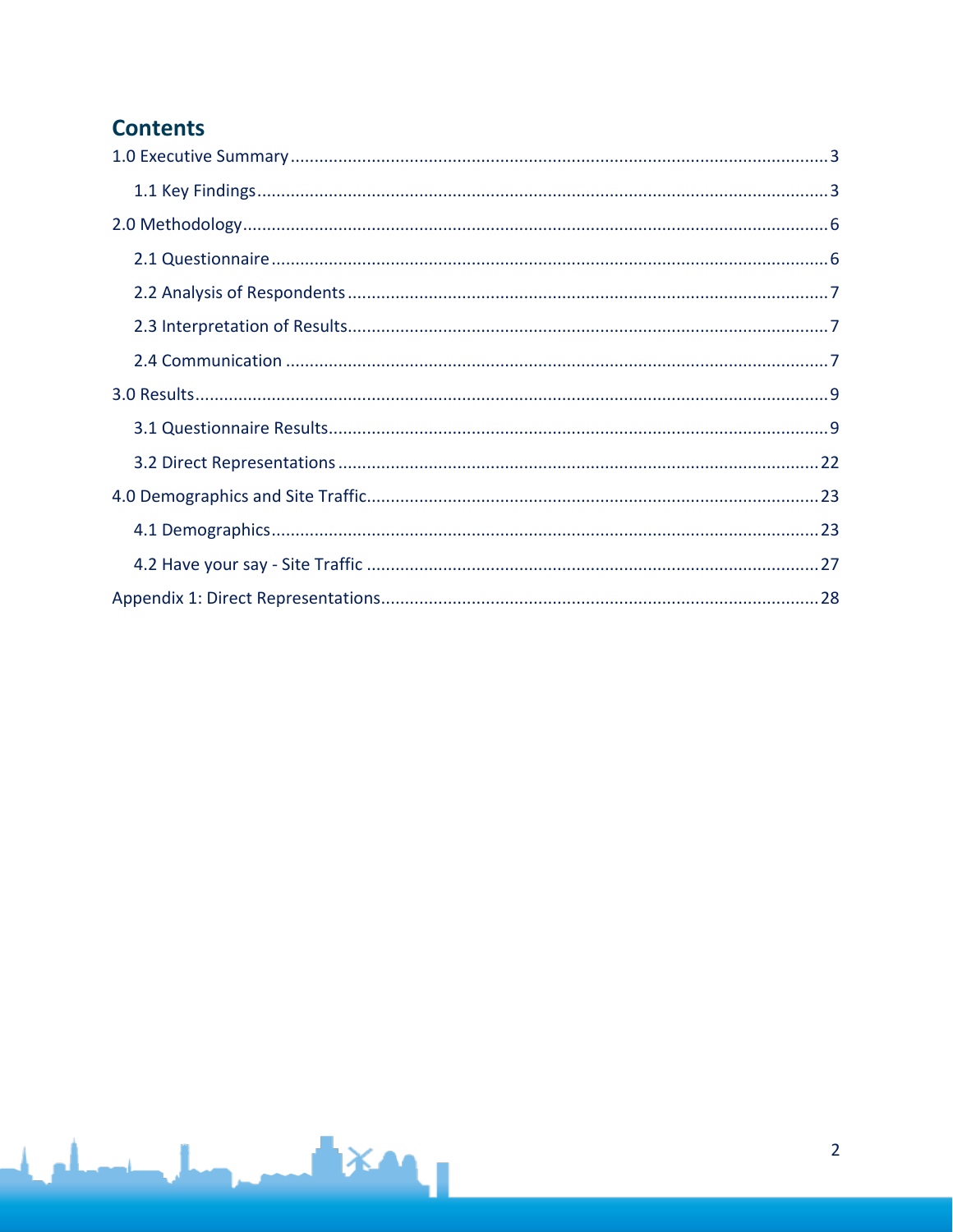# <span id="page-2-0"></span>1.0 Executive Summary

Wirral Council is facing significant financial challenges and is currently going through a detailed process to set a budget for the next year. This is part of a wider approach to address long term structural issues in the council's finances and deliver substantial savings to balance the budget.

The council is legally obliged to set a balanced budget or risk Government intervention, and the savings measures currently being proposed are intended to put the authority on a stable financial footing for the long-term.

A number of budget proposals were consulted on, this budget proposal is for the permanent closure of the fun pool elements at Europa Pools. This option includes the closure of the fun pools, flumes, and associated water features.

This option is not a total facility closure, the competition pool, catering, and other areas will remain open. The service would seek to add fun elements into the water space both at Europa and at other sites during holiday periods and at weekends.

The fun pool element has been re-purposed as a fitness facility and will continue to operate as such. The Council's central One Stop Shop Appointments Service is also operating from the centre.

This option will generate a potential saving of £250,000 (full year effect) if taken.

Through this consultation people were asked to provide their views of the Europa budget proposal considering reduced budgets and were asked for further ideas on savings in leisure services.

These consultation findings will be presented at the council's Tourism, Communities, Culture and Leisure Committee at the meeting planned for June. The Committee will scrutinise the savings proposals taking into account the comments of the public including any suggestions on alternative ways of making savings and the budget allotted by the full Council. Decision will be made on the Europa fun pool proposal.

# <span id="page-2-1"></span>**1.1 Key Findings**

- 240 people answered the online survey, no paper copies were returned.
- Most respondents (73.9%) said they were a regular user of Wirral Council swimming pools when asked if they or someone they care for is a regular user of Wirral Council swimming pools (Question 1).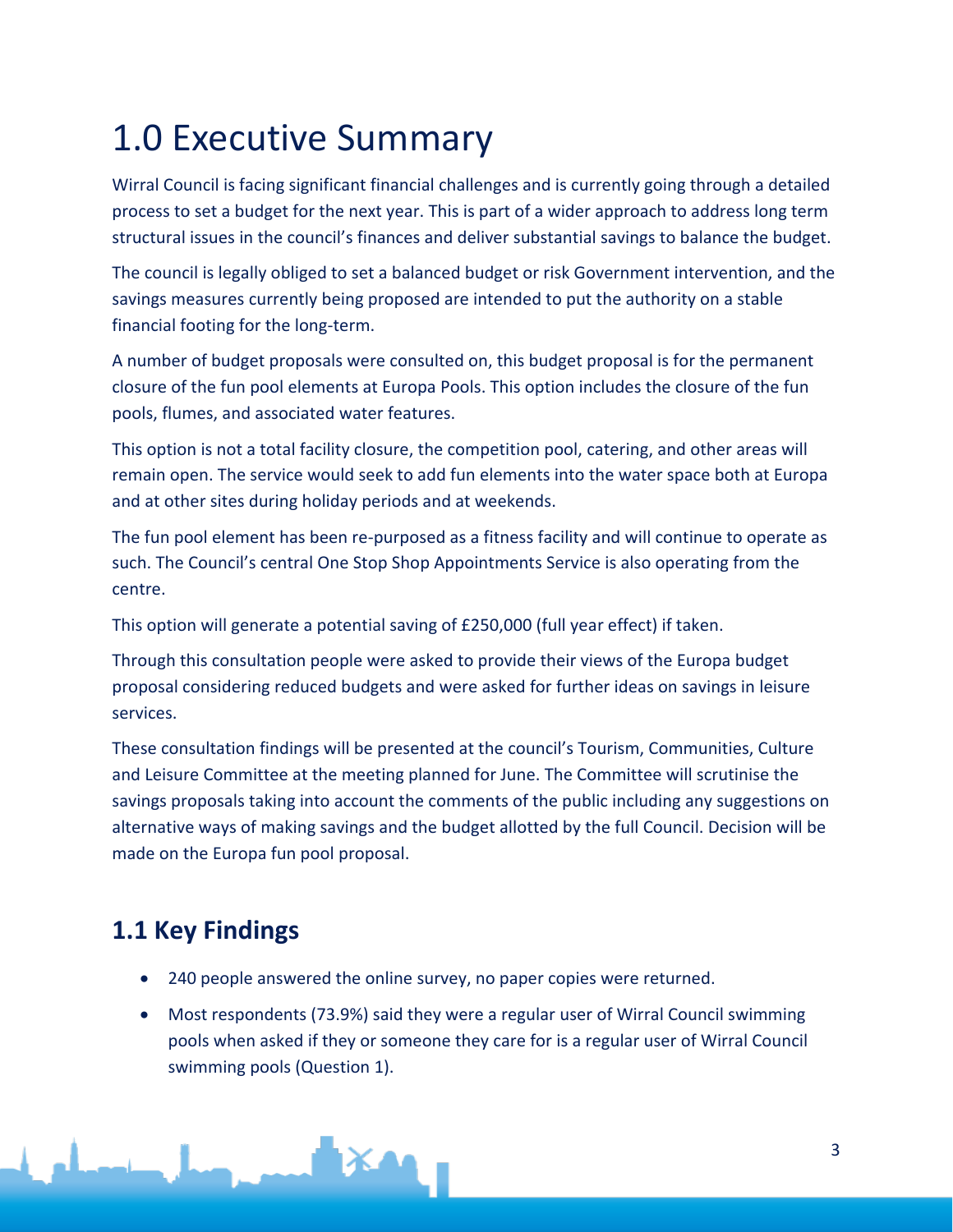- People most commonly had used a council leisure swimming pool more than 1 year ago (33.2%), when asked when was the last time they had used a council leisure swimming pool (Question 2).
- When asked how often they used council leisure facilities, the most prevalent answer was less than once a month (29.7%) (Question 3).
- Most respondents (72.0%) said they were not members of the Wirral Council's Invigor8 scheme, and 28.0% are members (Question 4).
- Most respondents disagreed (77%) that closing down the "fun pool" at the leisure centre is acceptable if it will help protect and expand other leisure facilities at the site, 61.5% strongly disagreed and 17.1% agreed with closure (Question 5a).
- Most respondents disagreed (72.3%) that if the competition pool was made available for more leisure /casual use this budget savings option to shut the "fun" pool would be acceptable, 53.6% strongly disagreed and 18.3% agreed (Question 5b).
- Most respondents disagreed (73.6%) that if additional provision were made available at the competition pool for juniors, then this savings proposal would be acceptable, 52.3% strongly disagreed and 19.2% agreed (Question 5c).
- Most respondents disagreed (77.5%) that if new facilities in place of the "fun pool" were made available for the public at this site e.g., gym, then this budget savings option to shut the "fun" pool would be acceptable, 63% strongly disagreed and 16.6% agreed (Question 5d).
- The most popular alternative ideas to generate budget savings were (Question 6):
	- o Savings should be made elsewhere (26.0%).
	- $\circ$  People including children should be able to access the "fun" pool, especially because it is a deprived area (15.1%).
	- o New revenue sources should be found (9.6%).
	- o Prices should be raised to allow the "fun" pool to stay open (8.9%).
	- $\circ$  Advertising should be increased, and people encouraged to use the facilities, to raise more money (7.5%).
- The top additional comments on the budget saving proposals were (Question 7):
	- $\circ$  People including children should be able to access the "fun" pool, especially because it is a deprived area (36.6%).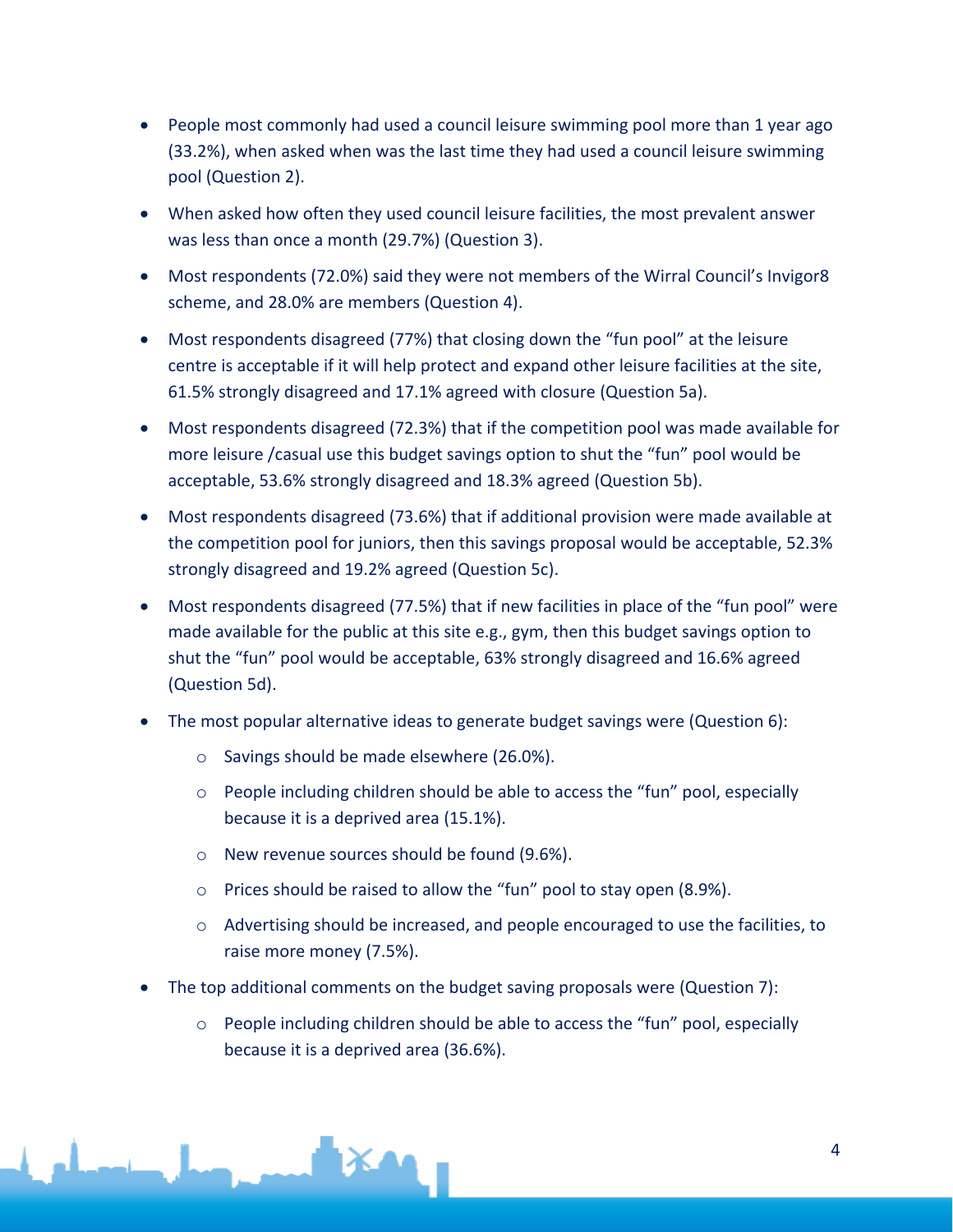- o It is not good social value to replace the pool with a gym, because there are no other similar "fun" pools on the Wirral and many gyms (14.6%).
- o Closing the "fun" pool will have a detrimental effect on children learning to swim (12.8%).
- o Closing the "fun" pool will have a detrimental effect on people's health and wellbeing (8.5%).
- o Savings should be made elsewhere (8.5%).

**XV**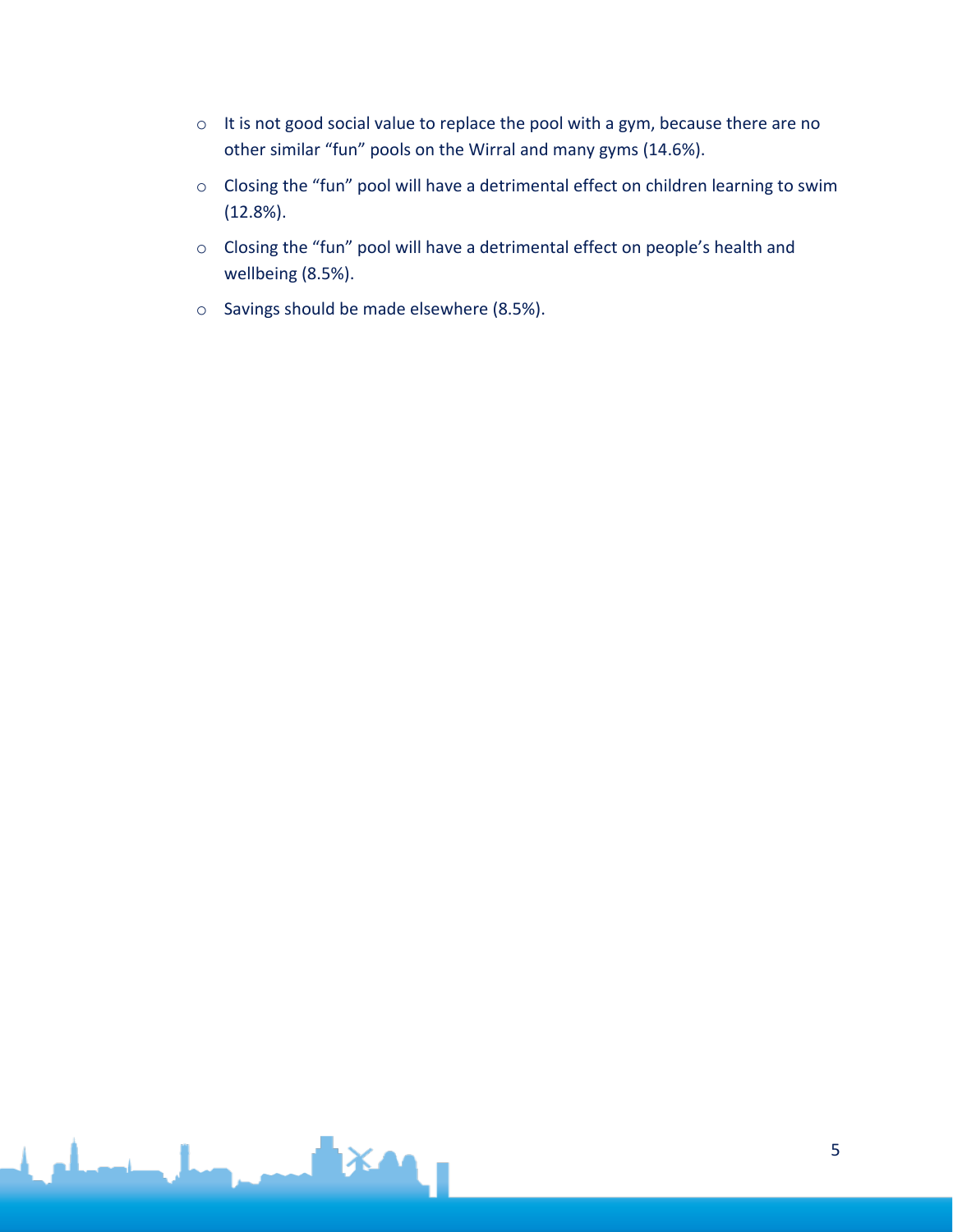# <span id="page-5-0"></span>2.0 Methodology

Through the Europa consultation people were asked to tell us their views of the budget proposal considering reduced budgets and were asked for further ideas on savings in leisure services.

Following the consultation, the feedback will be considered at a meeting of the Tourism, Communities, Culture and Leisure Committee in June 2022.

The consultation was carried out between 31 January – 27 March 2022. The approach used was an on online public consultation through the 'Have your say' consultation portal at [www.haveyoursay.wirral.gov.uk](https://wirralcouncil.sharepoint.com/sites/Team-0401/Shared%20Documents/General/2020%20EngagementHQ/Budget/www.haveyoursay.wirral.gov.uk) with a page dedicated to the Europa Consultation. Documents provided on the site included a summary of the Europa Budget Proposal and an Easy Read version of the questionnaire.

One online questionnaire was provided for residents to engage with. Respondents were also able to request paper copies of the survey, including an Easy Read version, or submit additional comments via a dedicated email address, which was published on the 'Have your say' website alongside the online tool. Completed Easy Read surveys were accepted until 10 April 2022.

# <span id="page-5-1"></span>**2.1 Questionnaire**

The consultation questionnaire was developed on the Europa budget proposal and enabled stakeholders to record their feedback. To enable further understanding, and in-depth analysis, respondents were invited to provide free-text comments to expand on their ideas or concerns.

Following closure of the consultation, the responses to each of the direct questions were collated and the responses included in this report. For the free-text comment question, a text coding approach was used based on the reoccurring themes. This data was then collated and summarised in the report. For specific tools where percentages do not add up to 100, this may be due to rounding, or the question is multi-coded. All free-text questions and ideas that offered respondents the option to provide written feedback could have covered multiple themes. Therefore, with free-text responses being categorised using a coding system, some comments will be multi-coded and therefore may add up to more than 100 percent.

No paper questionnaires were submitted*.*

No Easy Read questionnaires were submitted.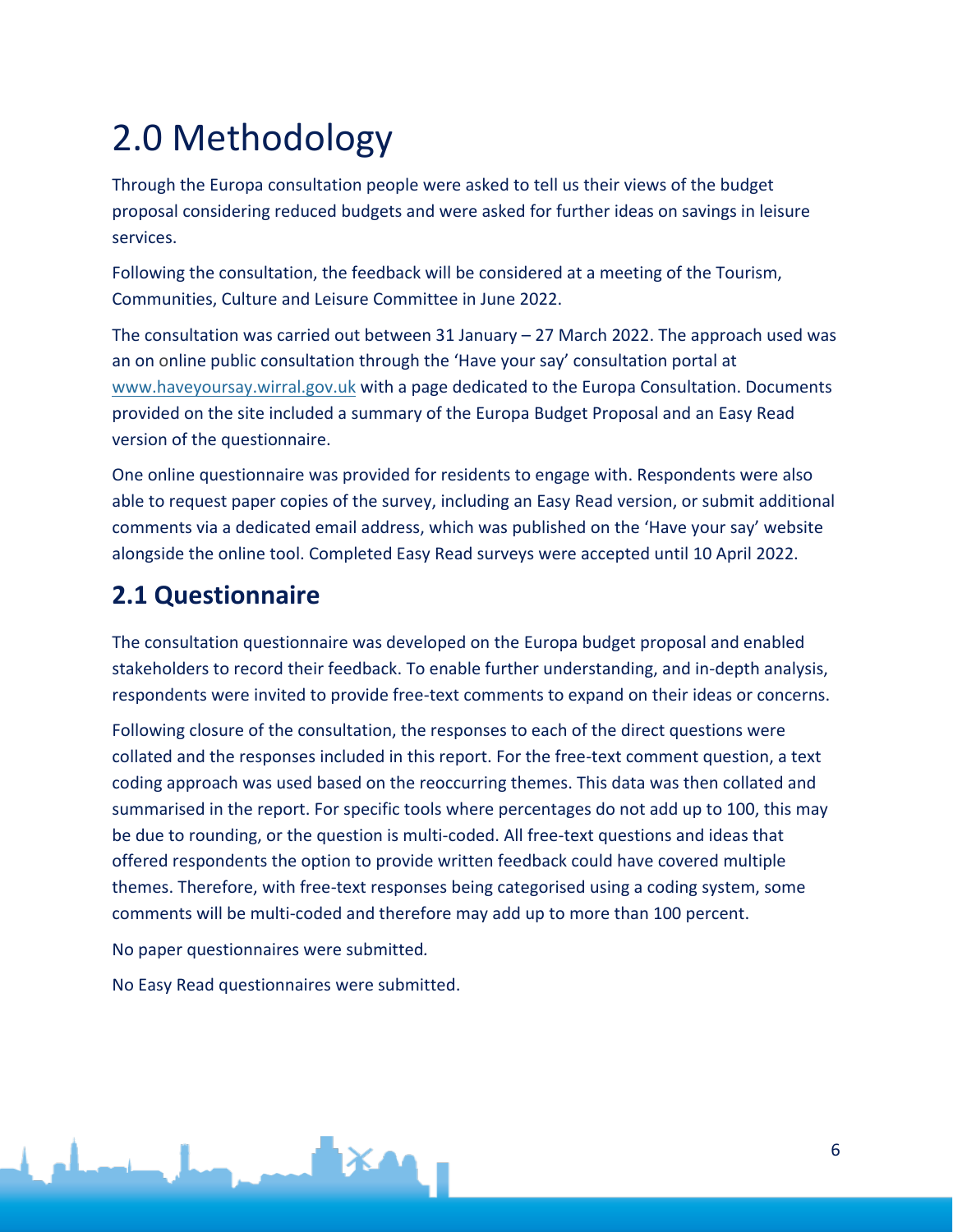# <span id="page-6-0"></span>**2.2 Analysis of Respondents**

Respondents to the online tools were provided with the option to provide demographic information about themselves. It must be noted that this is an option and that not all respondents included this information. This data allows the demographic results to be included in this report to enable analysis of the scope of responses and representation from different demographic groups.

# <span id="page-6-1"></span>**2.3 Interpretation of Results**

In terms of the results, it is important to note that:

- The public consultation is not representative of the overall population but provides information on the opinion of those residents who engaged.
- For specific tools where percentages do not add up to 100, this may be due to rounding, or the question is multi-coded. All free-text questions and ideas that offered respondents the option to provide written feedback could have covered multiple themes. Therefore, with free-text responses being categorised using a coding system, some comments will be multi-coded and therefore add up to more than 100 percent.

# <span id="page-6-2"></span>**2.4 Communication**

To raise awareness amongst as many residents, stakeholders, and businesses as possible, a consultation sub campaign was carried out which, linking with the overall budget narrative and service specific responses, urged target audiences to take part in the consultation.

A variety of communications channels and platforms were utilised. This included:

- Organic social media (mix of platforms) 187,107 impressions and 10,319 interactions
- Targeted, sponsored social media 160,107 impressions and 562 link clicks
- Resident Email (inclusion in 5 editions)
- Partner/ Stakeholder updates
- Availability of Easy read questionnaires
- Councillor Updates (including consultation specific URL and narrative to share with constituents)
- Creation of a dedicated Budget email inbox
- Digital campaign box adverts on council owned platforms (linking to HYS page)
- Press/ Content Media releases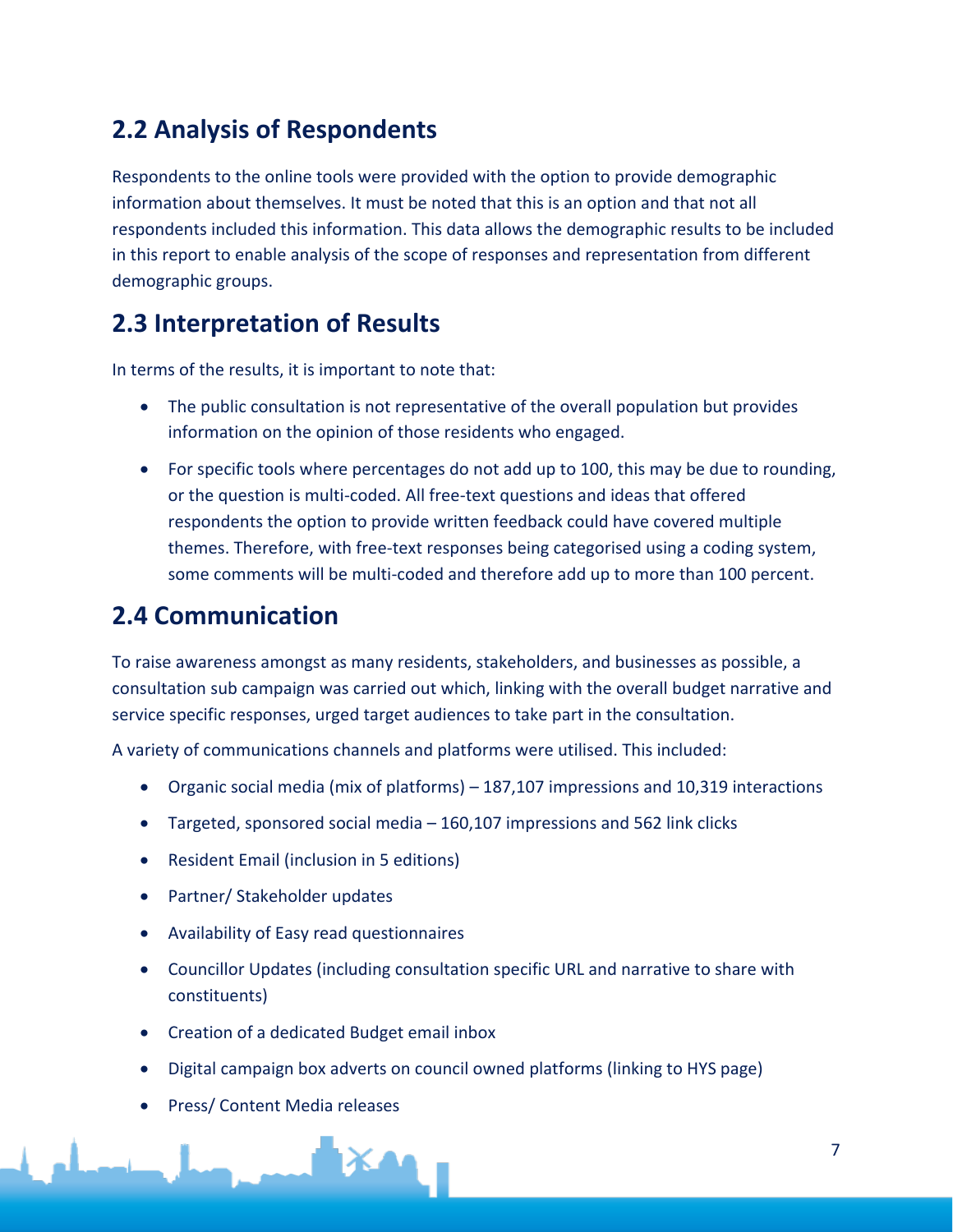- Budget updates posted to wirralview.com (Budget/ consultation specific news tab)
- Posts on Staff Facebook page
- Exec View (Staff Newsletter)
- Shared narrative for regular Workforce, Directorate and Team updates

IX A

In addition to the above, the service itself administered the issuing and recording of paper copies and responses, as well as direct engagement with friends/ interest groups.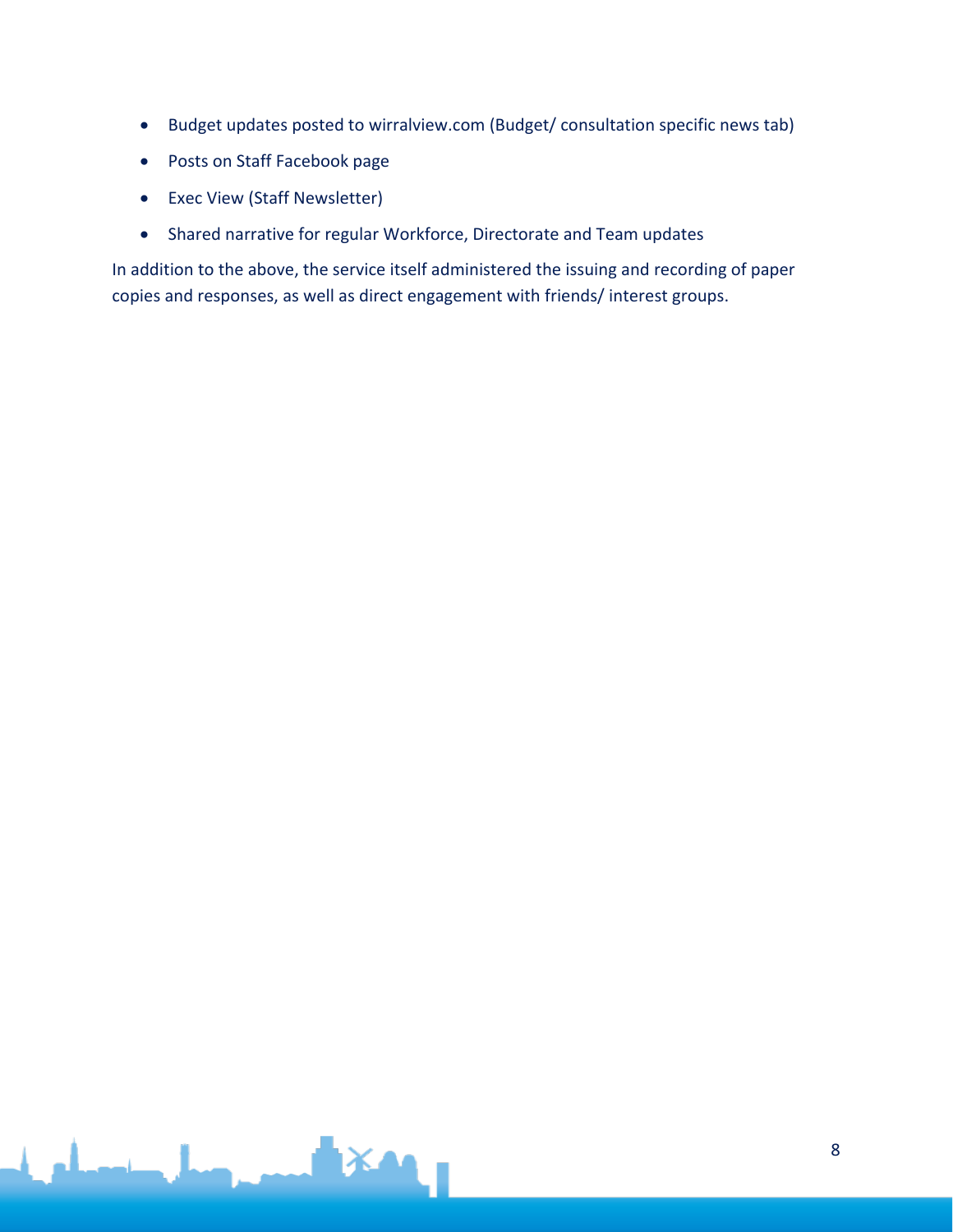# <span id="page-8-0"></span>3.0 Results

The questionnaire was responded to by 240 people, with 240 through the online portal. There were no paper copies submitted. No Easy Read versions were submitted. No questions were mandatory so respondents could choose which questions to respond to.

# <span id="page-8-1"></span>**3.1 Questionnaire Results**

# **3.1.1 Question 1: Are you, or someone you care for, a regular user of Wirral Council swimming pools?**

The majority of respondents (73.9%) said they were a regular user of Wirral Council swimming pools.



*Figure 1: Chart showing whether respondents are regular users of Wirral Council swimming pools*

| Are you, or someone you care for, a regular user of Wirral Council<br>swimming pools? |     | %      |
|---------------------------------------------------------------------------------------|-----|--------|
| Yes                                                                                   | 176 | 73.9%  |
| <b>No</b>                                                                             | 62  | 26.1%  |
| <b>Total</b>                                                                          | 238 | 100.0% |

*Table 1: Table showing whether respondents are regular users of Wirral Council swimming pools*

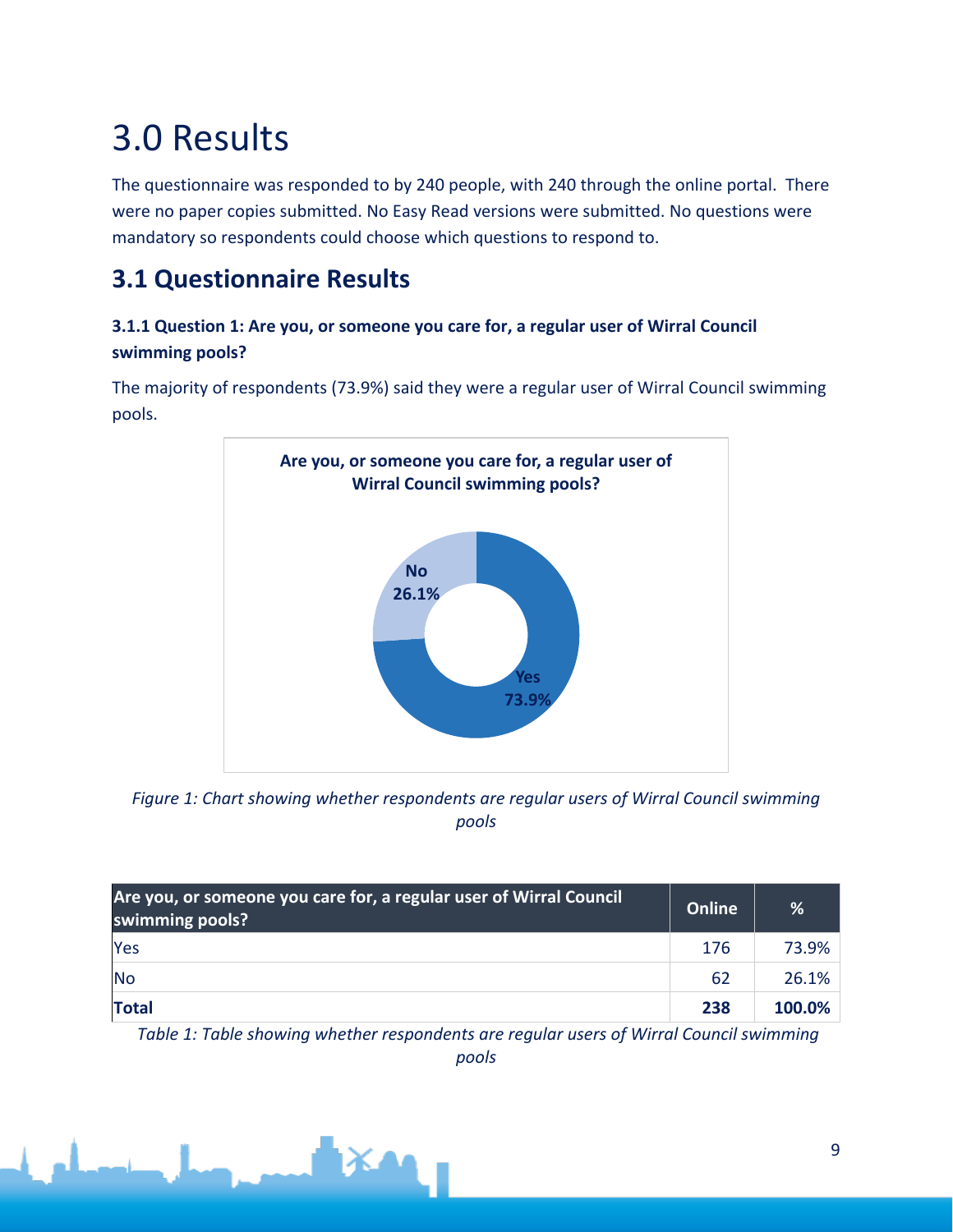### **3.1.2 Question 2: When was the last time you used a council leisure swimming pool?**

People most commonly had used a council leisure swimming pool more than 1 year ago (33.2%). Note: the Europa fun pool has been closed since the first Covid-19 lockdown, so this may be contributing to the high figure. The next most prevalent answer (28.2%) was respondents saying they had used a council leisure swimming pool in the last week.



*Figure 2: Chart showing when respondents last used a council leisure pool*

| How often do you use council leisure facilities? | Online | %      |
|--------------------------------------------------|--------|--------|
| More than once a week                            | 64     | 27.1%  |
| Once a week                                      | 41     | 17.4%  |
| Once a fortnight                                 | 20     | 8.5%   |
| Monthly                                          | 41     | 17.4%  |
| Less than once a month                           | 70     | 29.7%  |
| <b>Total</b>                                     | 236    | 100.0% |

*Table 2: Table showing when respondents last used a council leisure pool*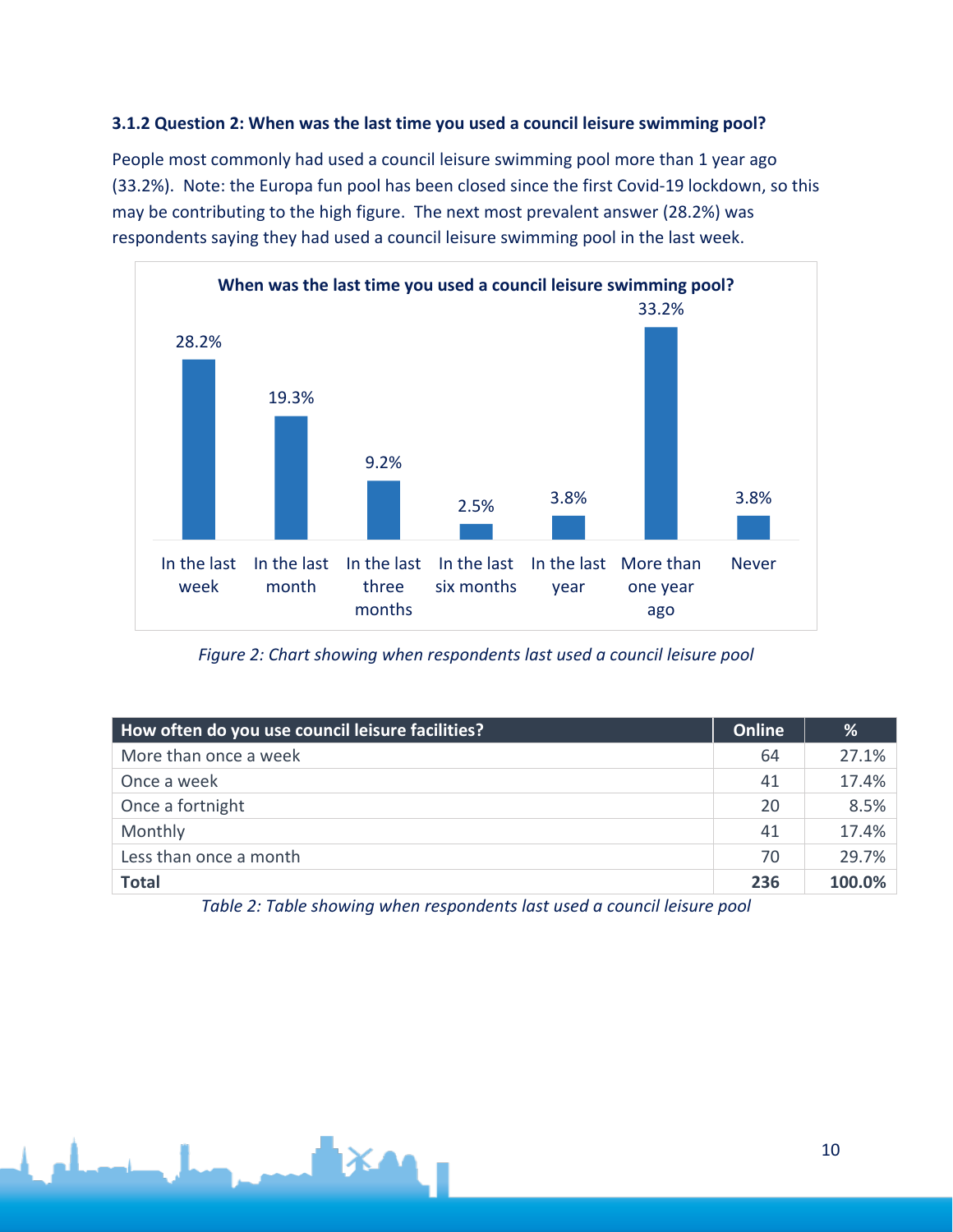### **3.1.3 Question 3: How often do you use council leisure facilities?**

The most prevalent answer was less than once a month (29.7%). Note: the Europa fun pool has been closed since the first Covid-19 lockdown, so this may be contributing to the high figure. The next most prevalent answer was more than once a week (27.1%).



*Figure 3: Chart showing how often respondents use council leisure facilities*

| How often do you use council leisure facilities? | Online | %      |
|--------------------------------------------------|--------|--------|
| More than once a week                            | 64     | 27.1%  |
| Once a week                                      | 41     | 17.4%  |
| Once a fortnight                                 | 20     | 8.5%   |
| Monthly                                          | 41     | 17.4%  |
| Less than once a month                           | 70     | 29.7%  |
| <b>Total</b>                                     | 236    | 100.0% |

*Table 3: Table showing how often respondents use council leisure facilities*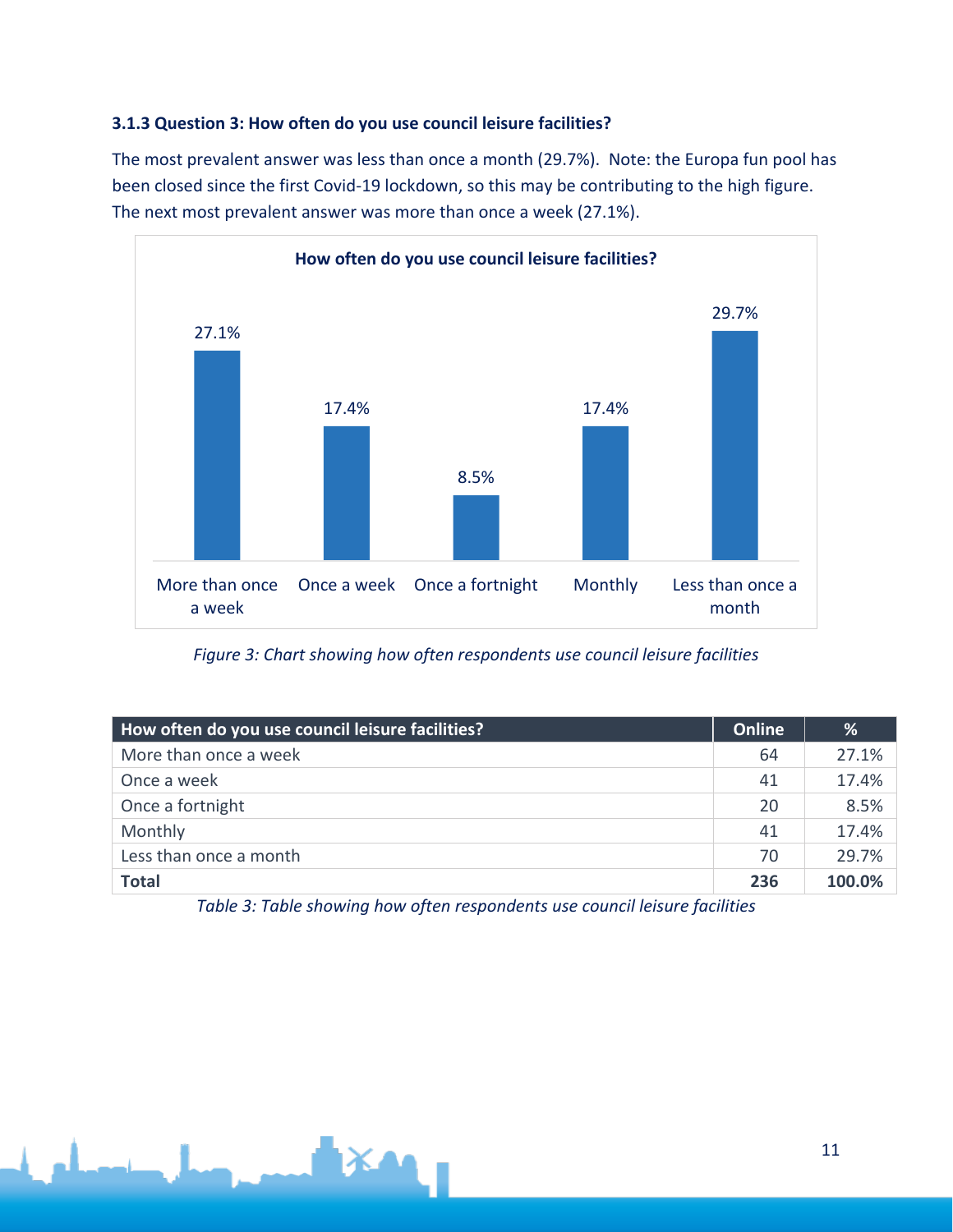# **3.1.4 Question 4: Are you a member of Wirral Council's Invigor8 scheme allowing access to council leisure services?**

72.0% of respondents said they were not members of the Wirral Council's Invigor8 scheme, and 28.0% are members.



*Figure 4: Chart showing how many respondents are members of Wirral Council's Invigor8 scheme*

| Are you a member of Wirral Council's Invigor8 scheme allowing access to<br>council leisure services? | <b>Online</b> | %      |
|------------------------------------------------------------------------------------------------------|---------------|--------|
| Yes                                                                                                  | 65            | 28.0%  |
| No                                                                                                   | 167           | 72.0%  |
| <b>Total</b>                                                                                         | 232           | 100.0% |

*Table 4: Table showing how many respondents are members of Wirral Council's Invigor8 scheme*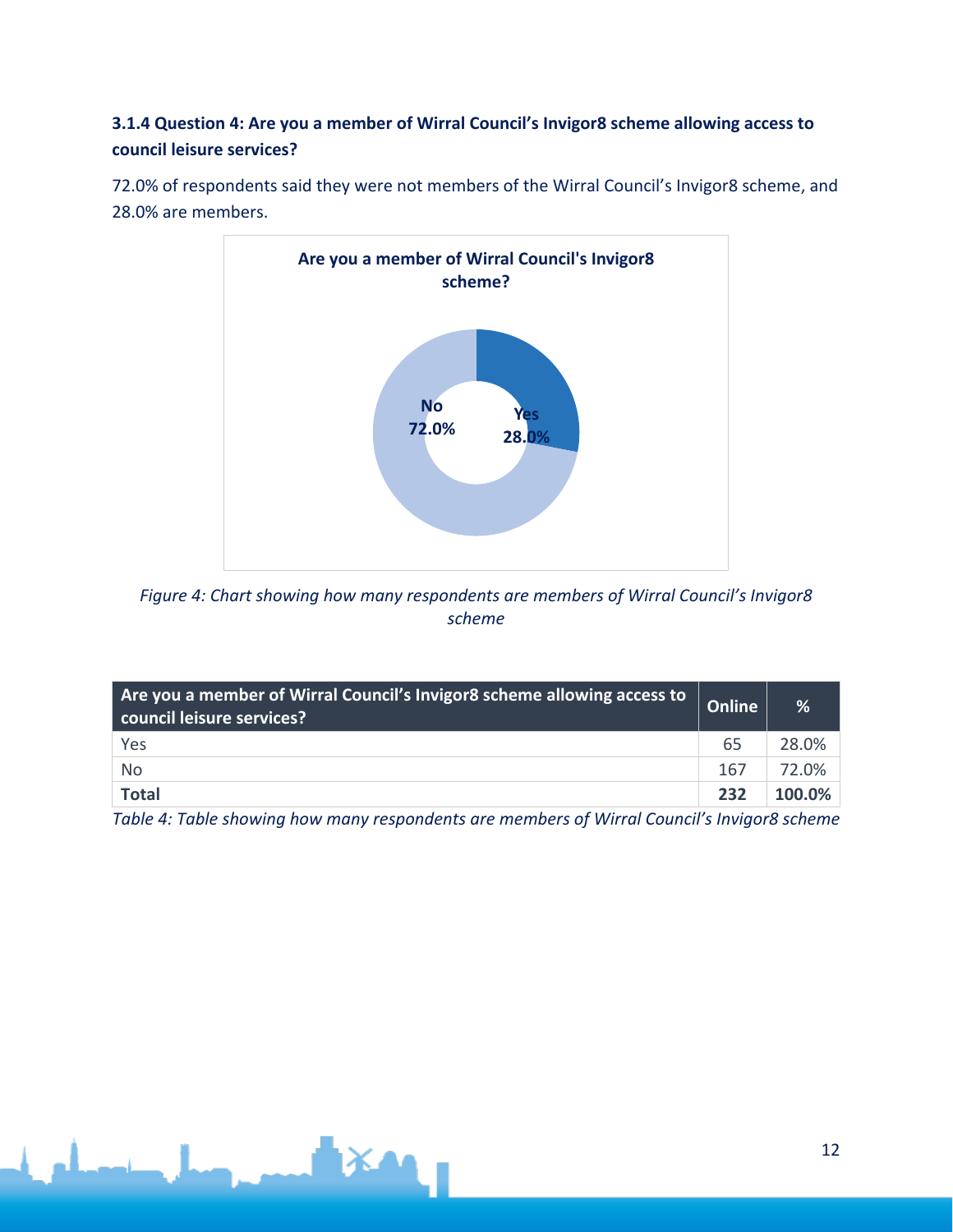## **3.1.5 Question 5a: Closing down the "fun pool" at the leisure centre is acceptable if it will help protect and expand other leisure facilities at the site.**

Most respondents (77.0%) disagreed overall that closing down the "fun pool" at the leisure centre is acceptable if it will help protect and expand other leisure facilities at the site, 15.5% disagreed strongly. 17.1% agreed that closing down the "fun pool" at the leisure centre is acceptable if it will help protect and expand other leisure facilities at the site.



### *Figure 5: Chart totalling the number of responses by agreement level*

| Closing down the "fun pool" at the leisure centre is acceptable if it will<br>help protect and expand other leisure facilities at the site. | <b>Online</b> | %      |
|---------------------------------------------------------------------------------------------------------------------------------------------|---------------|--------|
| Strongly agree                                                                                                                              | 24            | 10.0%  |
| Agree                                                                                                                                       | 17            | 7.1%   |
| Neither agree nor disagree                                                                                                                  | 14            | 5.9%   |
| <b>Disagree</b>                                                                                                                             | 37            | 15.5%  |
| Strongly disagree                                                                                                                           | 147           | 61.5%  |
| <b>Total</b>                                                                                                                                | 239           | 100.0% |

*Table 5: Table totalling the number of responses by agreement level*

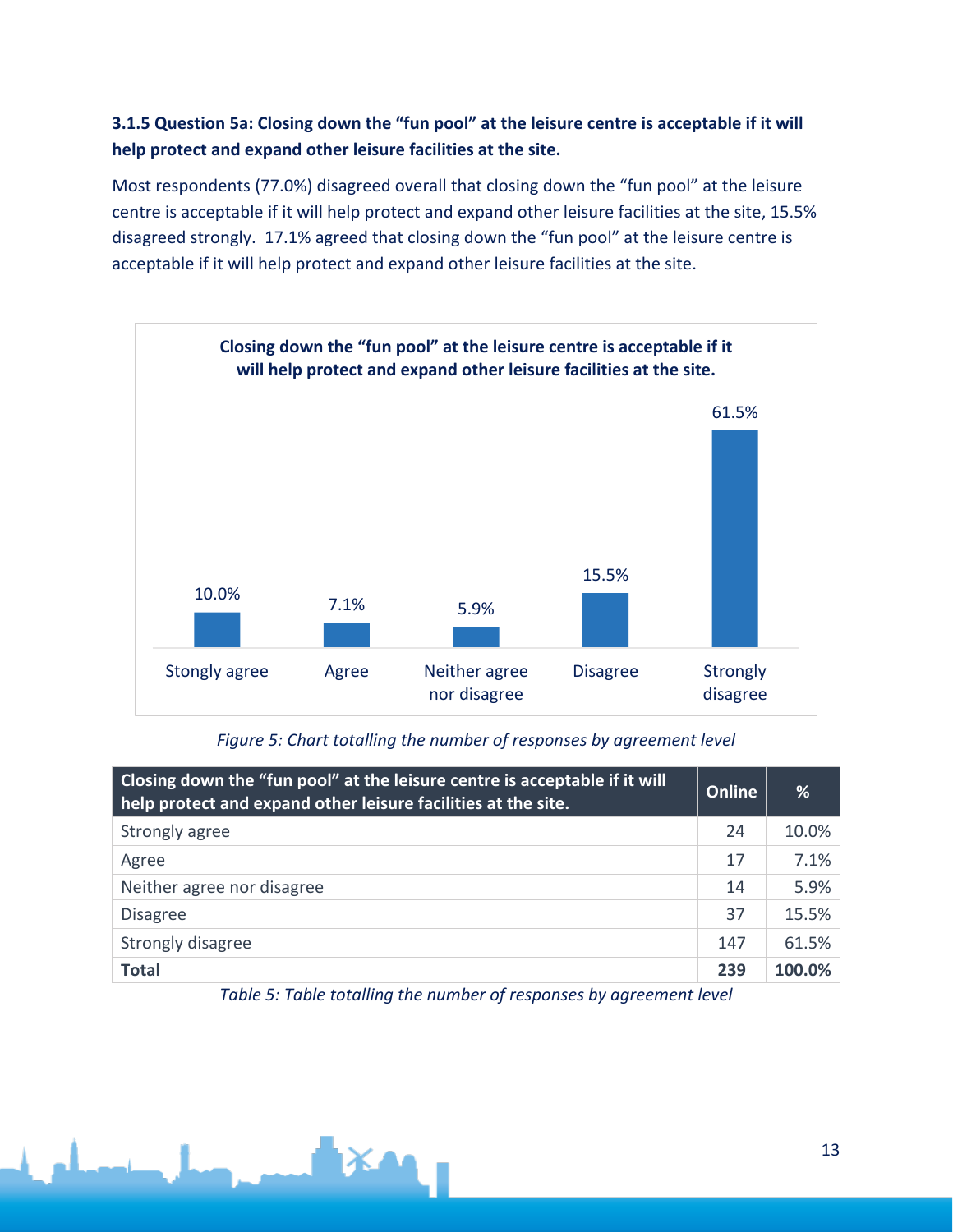### **3.1.6 Question 5b: If the competition pool was made available for more leisure /casual use this budget savings option to shut the "fun" pool would be acceptable.**

Most respondents (72.3%) disagreed that if the competition pool was made available for more leisure /casual use this budget savings option to shut the "fun" pool would be acceptable, 53.6% disagreed strongly. 18.3% agreed that if the competition pool was made available for more leisure /casual use this budget savings option to shut the "fun" pool would be acceptable.



*Figure 6: Chart totalling the number of responses by agreement level*

| If the competition pool was made available for more leisure / casual use<br>this budget savings option to shut the "fun" pool would be acceptable. |     | %      |
|----------------------------------------------------------------------------------------------------------------------------------------------------|-----|--------|
| Strongly agree                                                                                                                                     | 17  | 7.2%   |
| Agree                                                                                                                                              | 26  | 11.1%  |
| Neither agree nor disagree                                                                                                                         | 22  | 9.4%   |
| <b>Disagree</b>                                                                                                                                    | 44  | 18.7%  |
| Strongly disagree                                                                                                                                  | 126 | 53.6%  |
| <b>Total</b>                                                                                                                                       | 235 | 100.0% |

*Table 6: Table totalling the number of responses by agreement level*

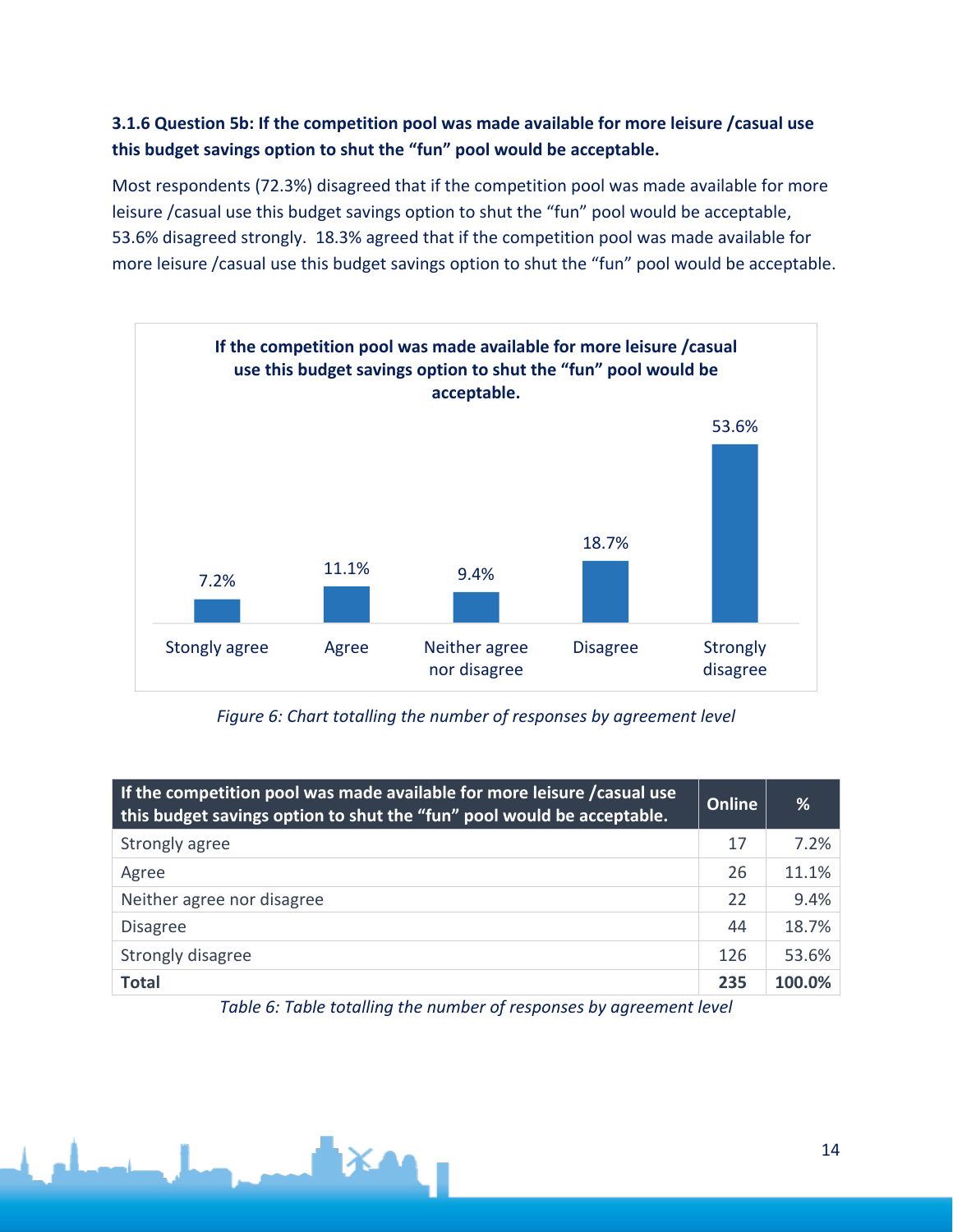## **3.1.7 Question 5c: If additional provision were made available at the competition pool for juniors, then this saving proposal would be acceptable.**

Most respondents (73.6%) disagreed that if additional provision were made available at the competition pool for juniors, then this savings proposal would be acceptable, 52.3% disagreed strongly. 19.2% agreed that if additional provision were made available at the competition pool for juniors, then this savings proposal would be acceptable.



*Figure 7: Chart totalling the number of responses by agreement level*

| If additional provision were made available at the competition pool for<br>juniors, then this saving proposal would be acceptable. | Online | %      |
|------------------------------------------------------------------------------------------------------------------------------------|--------|--------|
| Strongly agree                                                                                                                     | 19     | 8.1%   |
| Agree                                                                                                                              | 26     | 11.1%  |
| Neither agree nor disagree                                                                                                         | 17     | 7.2%   |
| <b>Disagree</b>                                                                                                                    | 50     | 21.3%  |
| Strongly disagree                                                                                                                  | 123    | 52.3%  |
| Total                                                                                                                              | 235    | 100.0% |

*Table 7: Table totalling the number of responses by agreement level*

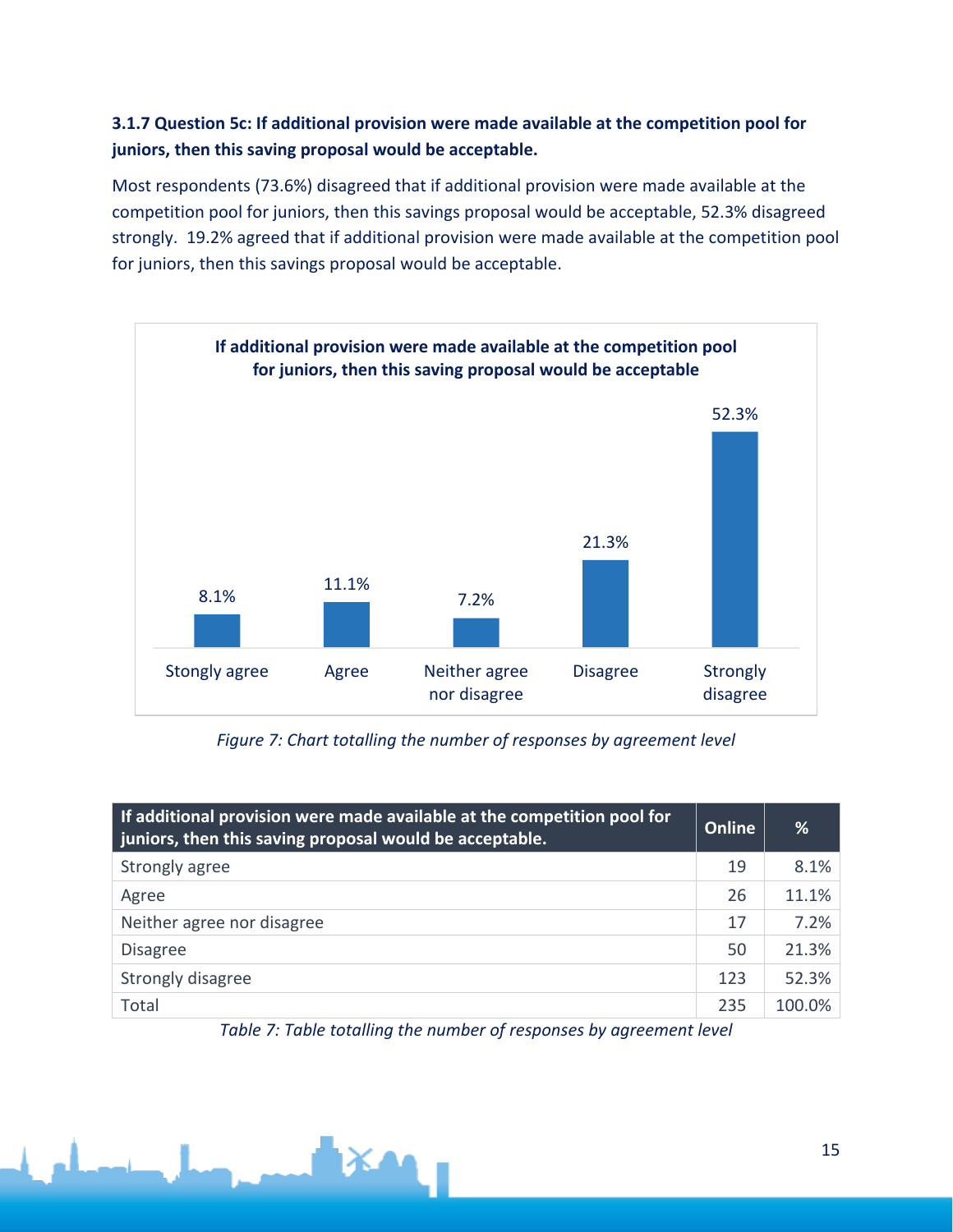# **3.1.8 Question 5d: If new facilities in place of the "fun pool" were made available for the public at this site e.g., gym, then this budget savings option to shut the "fun" pool would be acceptable.**

Most respondents (77.4%) disagreed that if new facilities in place of the "fun pool" were made available for the public at this site e.g., gym, then this budget savings option to shut the "fun" pool would be acceptable, 63.0% disagreed strongly. 16.6% agreed that that if new facilities in place of the "fun pool" were made available for the public at this site e.g., gym, then this budget savings option to shut the "fun" pool would be acceptable.



*Figure 8: Chart totalling the number of responses by agreement level*

| If new facilities in place of the "fun pool" were made available for the<br>public at this site e.g., gym, then this budget savings option to shut the<br>"fun" pool would be acceptable. | Online | ℅     |
|-------------------------------------------------------------------------------------------------------------------------------------------------------------------------------------------|--------|-------|
| Strongly agree                                                                                                                                                                            | 15     | 6.4%  |
| Agree                                                                                                                                                                                     | 24     | 10.2% |
| Neither agree nor disagree                                                                                                                                                                | 13     | 5.5%  |
| <b>Disagree</b>                                                                                                                                                                           | 34     | 14.5% |
| Strongly disagree                                                                                                                                                                         | 148    | 63.0% |
| <b>Total</b>                                                                                                                                                                              | 234    | 99.6% |

*Table 8: Table totalling the number of responses by agreement level*

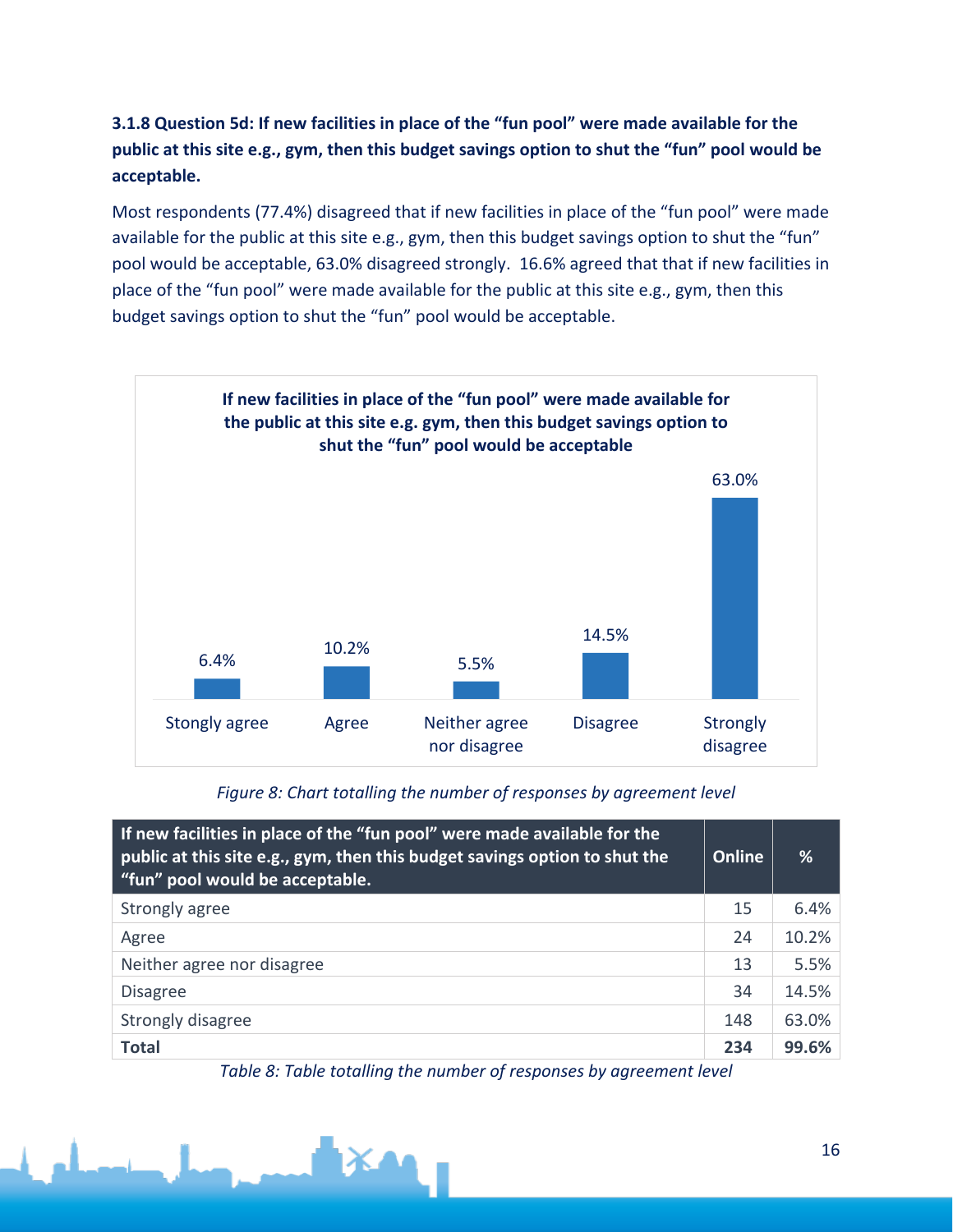# **3.1.9 Question 6: Do you have any alternative ideas to generate budget savings in leisure services?**

Respondents were asked if they had any alternative ideas to generate budget savings in leisure services. There were 121 comments from Engagement HQ, which were categorised into themes; many comments contained multiple themes so the figures will not add up to 100%, nor will they match the figures in the previous questions.



The chart below shows the themes:

*Figure 9: Chart showing the themes of alternative ideas to generate budget savings in leisure services*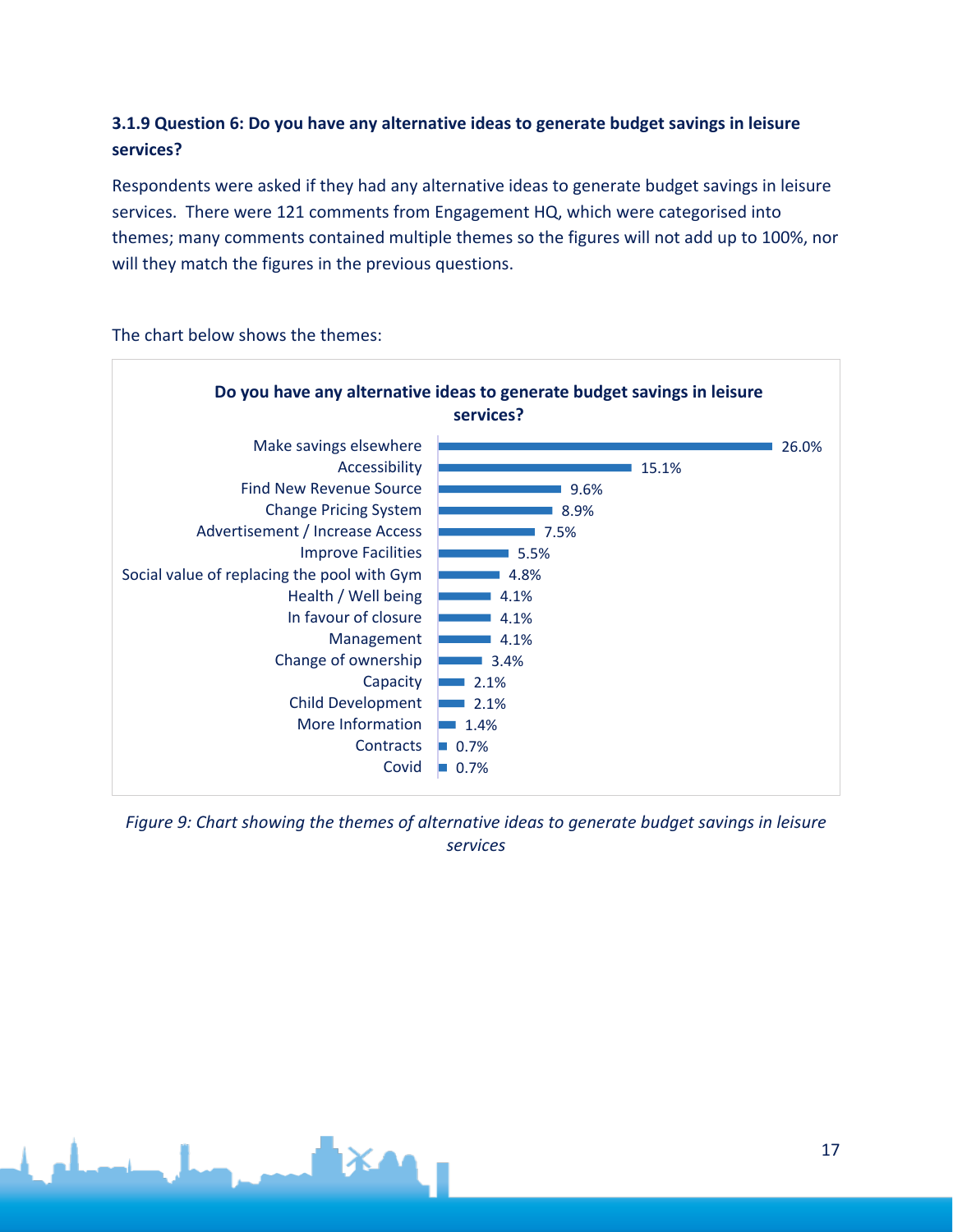| <b>Theme</b>                                | <b>Total</b>  | % Of all themes |
|---------------------------------------------|---------------|-----------------|
| Make savings elsewhere                      | 38            | 26.0%           |
| Accessibility                               | 22            | 15.1%           |
| <b>Find New Revenue Source</b>              | 14            | 9.6%            |
| <b>Change Pricing System</b>                | 13            | 8.9%            |
| Advertisement / Increase Access             | 11            | 7.5%            |
| <b>Improve Facilities</b>                   | 8             | 5.5%            |
| Social value of replacing the pool with Gym | 7             | 4.8%            |
| Health / Well being                         | 6             | 4.1%            |
| In favour of closure                        | 6             | 4.1%            |
| Management                                  | 6             | 4.1%            |
| Change of ownership                         | 5             | 3.4%            |
| Capacity                                    | 3             | 2.1%            |
| <b>Child Development</b>                    | 3             | 2.1%            |
| More Information                            | $\mathcal{P}$ | 1.4%            |
| Contracts                                   | 1             | 0.7%            |
| Covid                                       | 1             | 0.7%            |
| <b>Total</b>                                | 146           | 100.0%          |

*Table 9: Themes of alternative ideas to generate budget savings in leisure services*

#### **Make savings elsewhere**

38 (26.0%) of the comments suggested that savings should be made elsewhere. 18 (12.3%) of these suggested that council salaries should be cut; 6 (4.1%) of the comments said that other pools in the Wirral should close. The other suggestions included: stopping other projects, reducing the use of consultants within the council, and reducing services elsewhere and thereby reducing running costs.

### **Accessibility**

22 (15.1%) of the comments related to accessibility. 12 (8.2%) of these said it is important for children and families to have access to the fun pool facilities, and 7 (4.8%) said that facilities shouldn't be taken away from deprived areas. Other comments said that the community should have access to these facilities and so should people with additional needs.

### **Find New Revenue Source**

14 (9.6%) of the comments suggested that new revenue sources should be found. These included reducing council salaries, seeking more government funding, increasing parking charges, fundraising, hiring out parts of leisure centres, and selling golf courses and council buildings.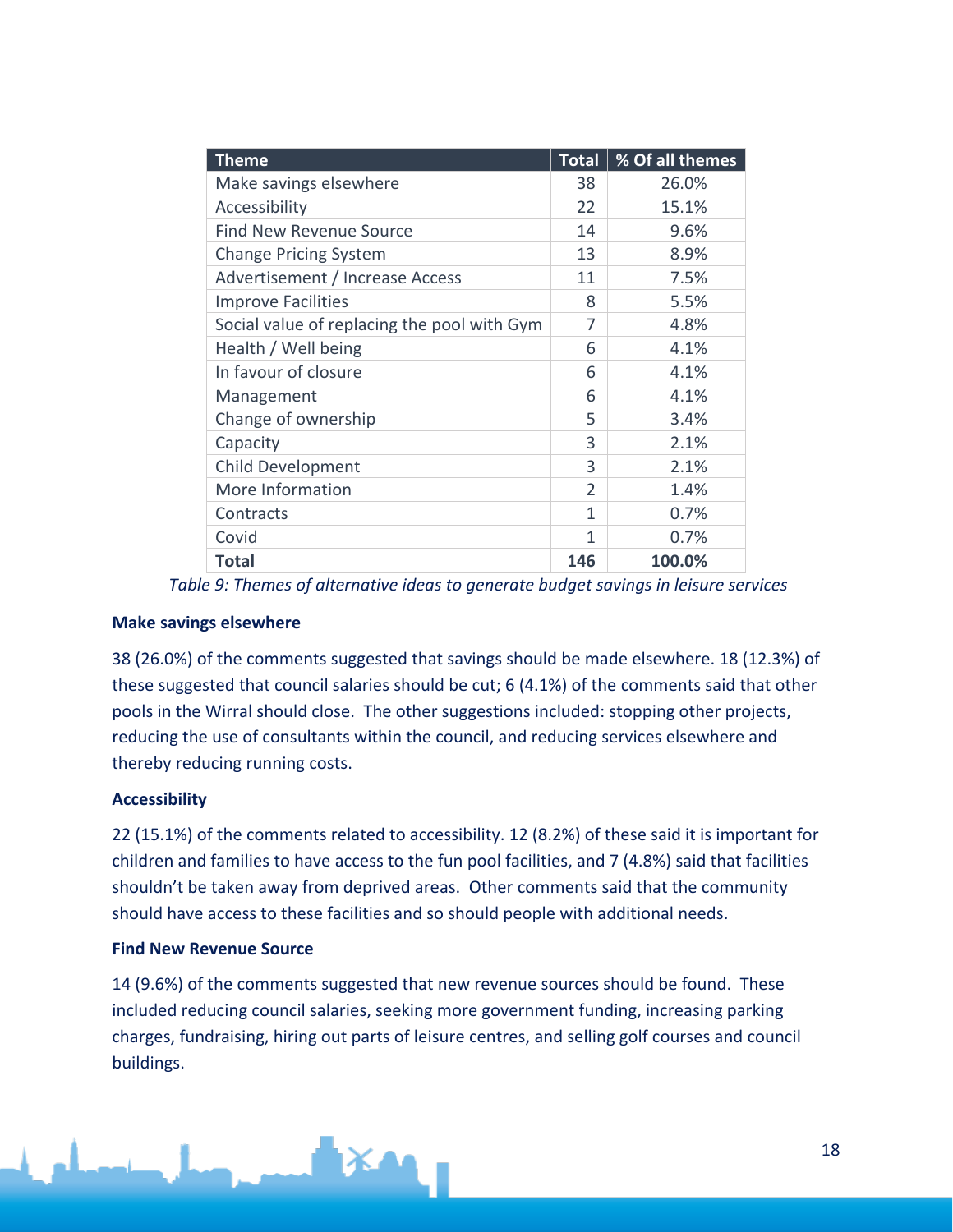### **Change pricing system**

13 (8.9%) of the comments suggested changing the pricing system. The comments suggested increasing charges for using the swimming pools and gym to allow the fun pool to stay open.

### **Advertisement / Increase Access**

11 (7.5%) of the comments related to advertising and increasing access. The respondents commented that by advertising and encouraging more customers into the leisure centre, more revenue could be raised.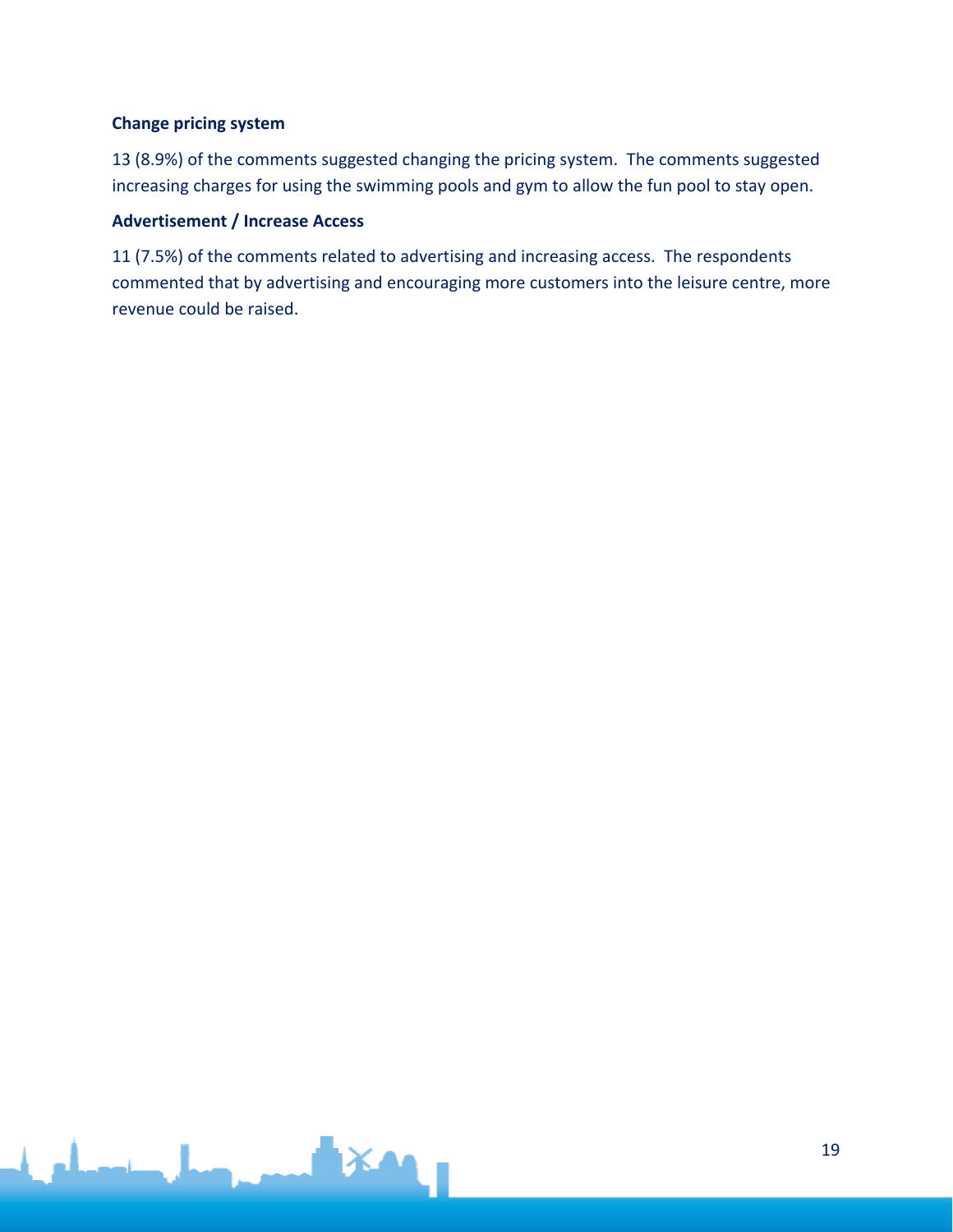#### **3.1.10 Question 7: Do you have any additional comments on this budget saving proposal?**

Respondents were asked if they had any additional comments on this budget saving proposal. There were 131 comments from Engagement HQ, which were categorised into themes; many comments contained multiple themes so the figures will not add up to 100%, nor will they match the figures in the previous questions.

The chart below shows the themes:



*Figure 10: Chart showing the themes of additional comments on this budget saving proposal*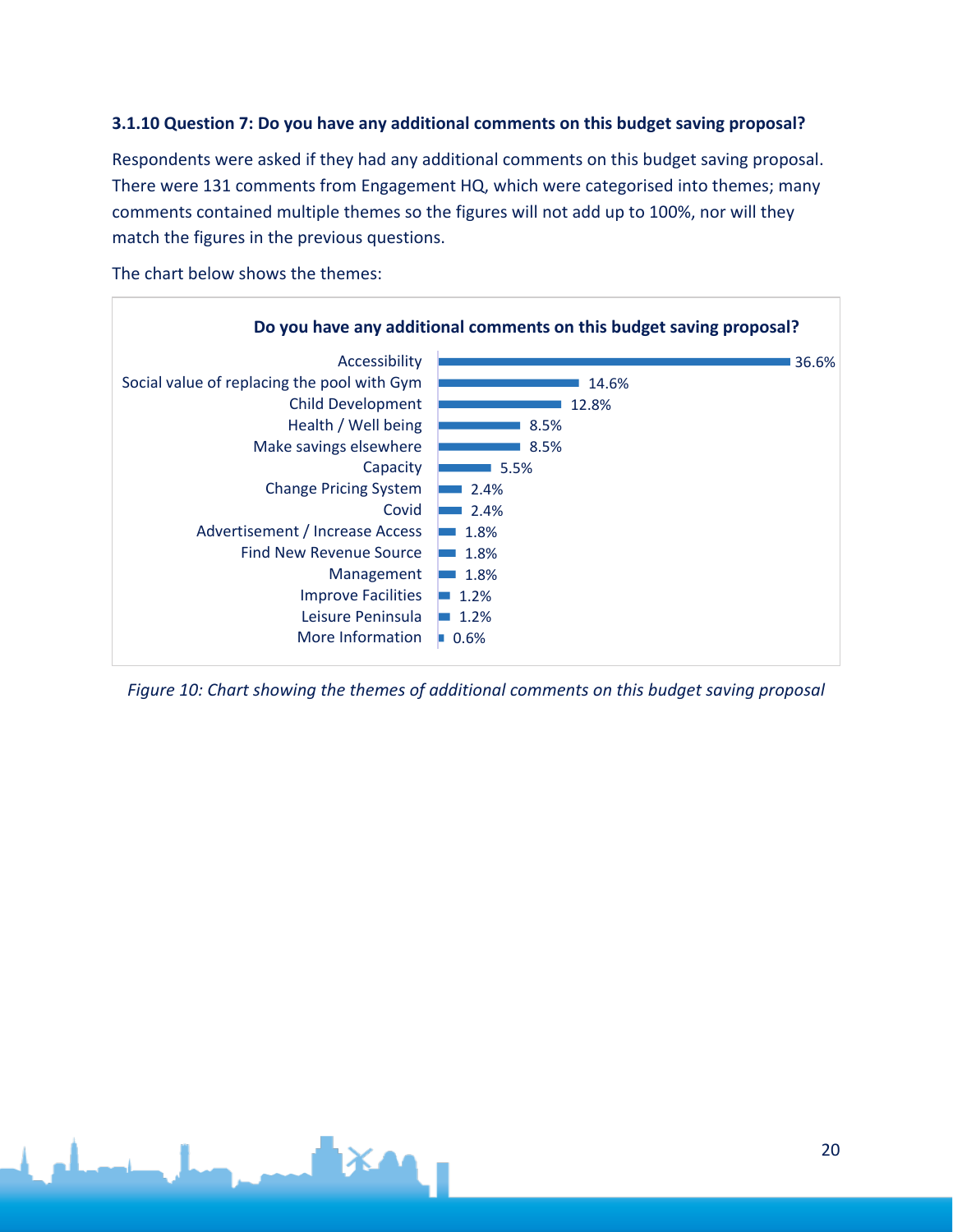| Theme                                       | <b>Total</b>  | % Of all<br>themes |
|---------------------------------------------|---------------|--------------------|
| Accessibility                               | 60            | 36.6%              |
| Social value of replacing the pool with Gym | 24            | 14.6%              |
| Child Development                           | 21            | 12.8%              |
| Health / Well being                         | 14            | 8.5%               |
| Make savings elsewhere                      | 14            | 8.5%               |
| Capacity                                    | 9             | 5.5%               |
| <b>Change Pricing System</b>                | 4             | 2.4%               |
| Covid                                       | 4             | 2.4%               |
| Advertisement / Increase Access             | 3             | 1.8%               |
| <b>Find New Revenue Source</b>              | 3             | 1.8%               |
| Management                                  | 3             | 1.8%               |
| <b>Improve Facilities</b>                   | $\mathcal{P}$ | 1.2%               |
| Leisure Peninsula                           | $\mathcal{P}$ | 1.2%               |
| More Information                            | 1             | 0.6%               |
| Total                                       | 164           | 100.0%             |

*Table 10: Themes of additional comments on this budget saving proposal*

#### **Accessibility**

60 (36.6%) of the comments related to accessibility. 49 (29.9%) of the respondents were concerned that closing the pool would make it more difficult for children to access swimming facilities. 19 (11.6%) of the comments related to the unfairness of closing a pool down in a deprived area. 4 (2.4%) comments mentioned that the pool is good for people with additional needs, and several of the comments mentioned that there is no nearby alternative.

#### **Social value of replacing the pool with gym**

24 (14.6%) people commented on the fact that it is not good social value to replace the pool with a gym, because there are no other similar fun pools on the Wirral and many gyms. Respondents also commented that children cannot use a gym.

#### **Child development**

21 (12.8%) respondents were concerned that closing the leisure pool would have a detrimental effect on children learning to swim. Many commented that not all parents can afford to pay for swimming lessons.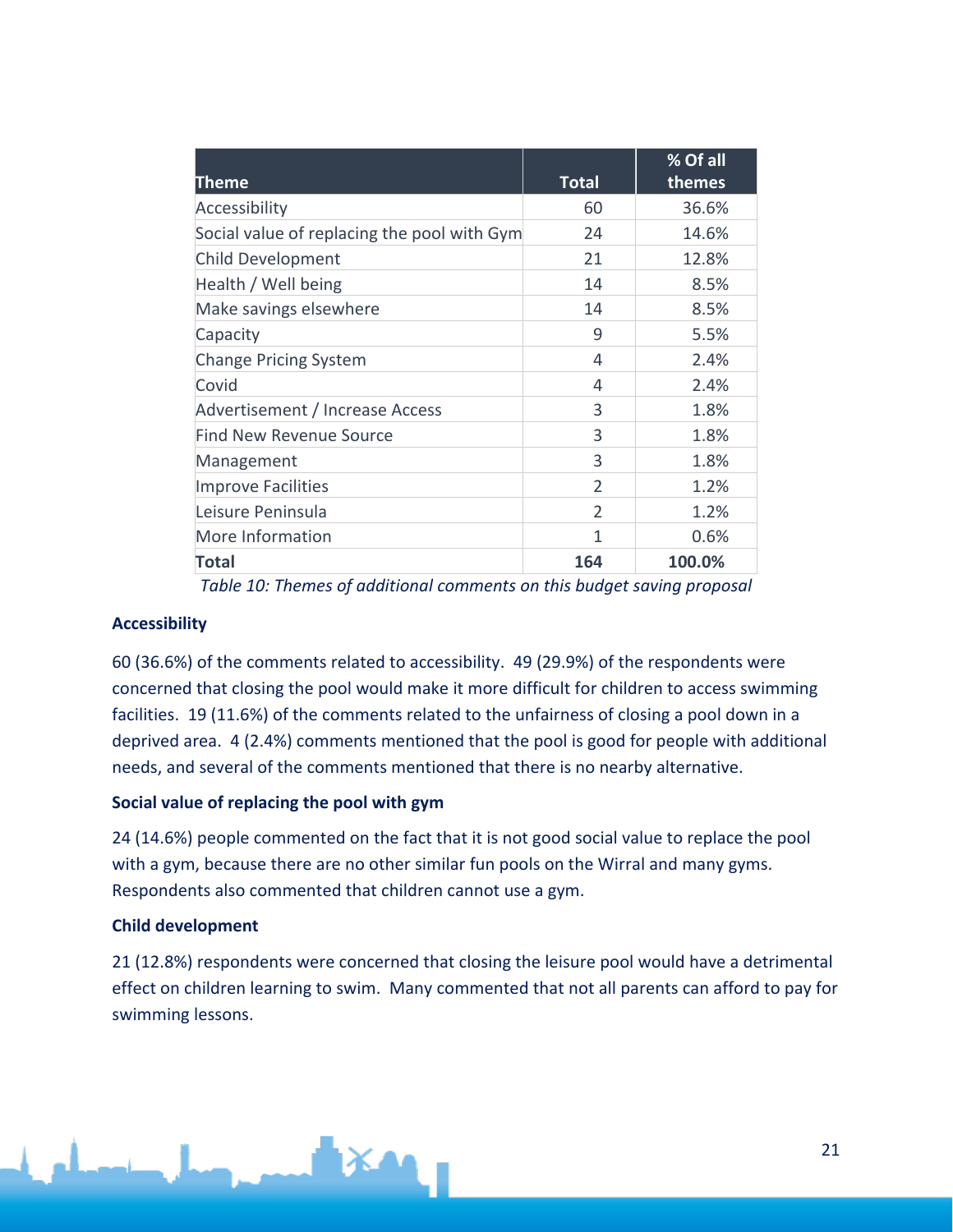### **Health/ wellbeing**

14 (8.5%) of the comments related to health and wellbeing. Many people felt that closing Europa pools would influence people's physical and mental health, and that it would particularly affect children, causing lower exercise and higher obesity rates.

#### **Make savings elsewhere**

14 (8.5%) of the comments suggested that savings should be made elsewhere. The suggested areas included: reducing council salaries, closing other pools, selling council buildings, reducing administration, or closing other leisure facilities such as golf courses, Bidston tennis centre and libraries.

# <span id="page-21-0"></span>**3.2 Direct Representations**

One direct representation was received via the dedicated email address supplied for the consultation process. This is provided in Appendix 1.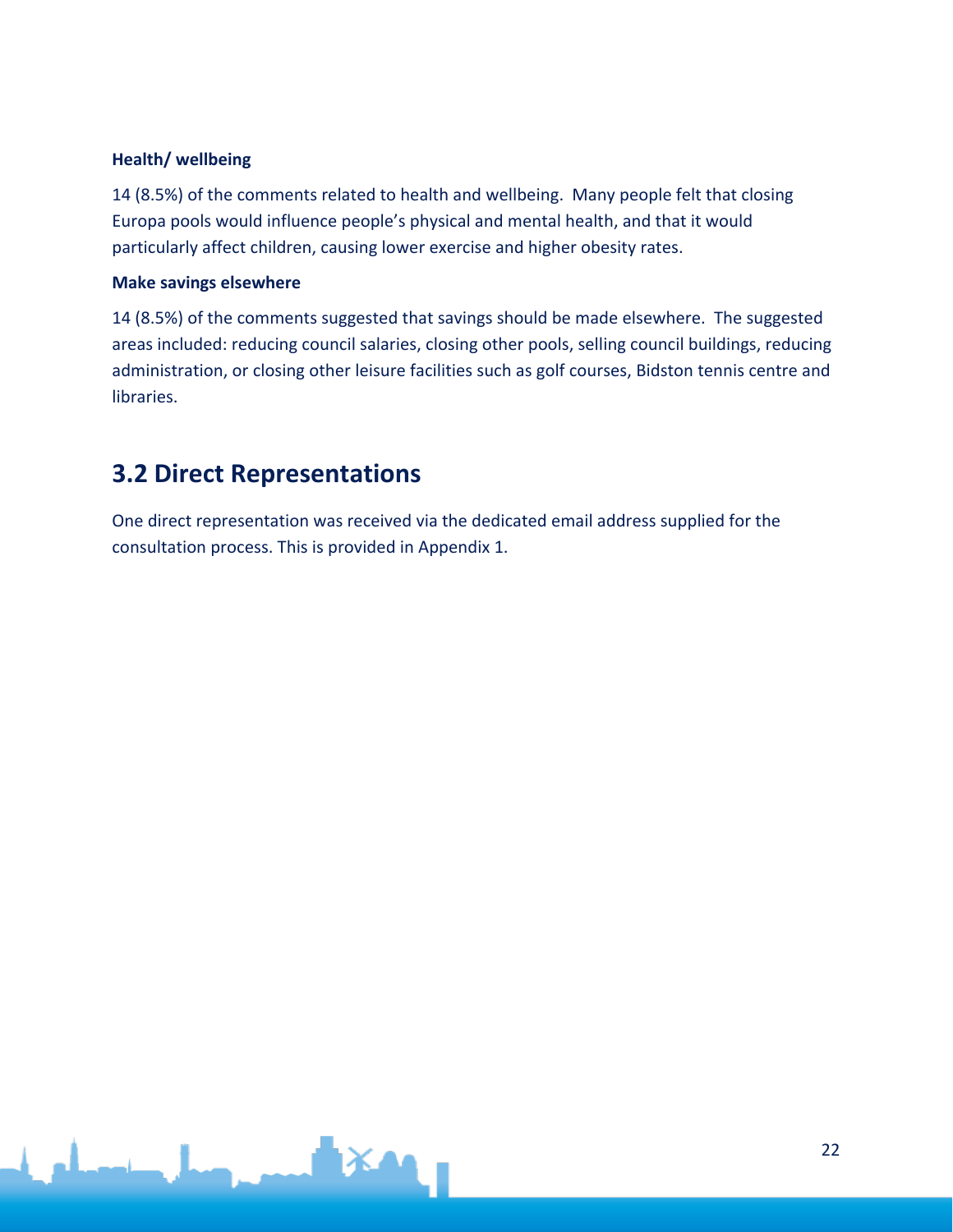# <span id="page-22-0"></span>4.0 Demographics and Site Traffic

# <span id="page-22-1"></span>**4.1 Demographics**

Registration was required to engage in the online Budget Consultation. The registration form included questions regarding demographics including gender, age group, ethnicity, and sexual orientation, however not all questions in the registration form were compulsory and respondents could choose to select 'prefer not to say' or skip the question. The demographics results are summarised below.



Most of the respondents (92.6%) classed themselves as local residents.

*Figure 11: Who are you registering as?*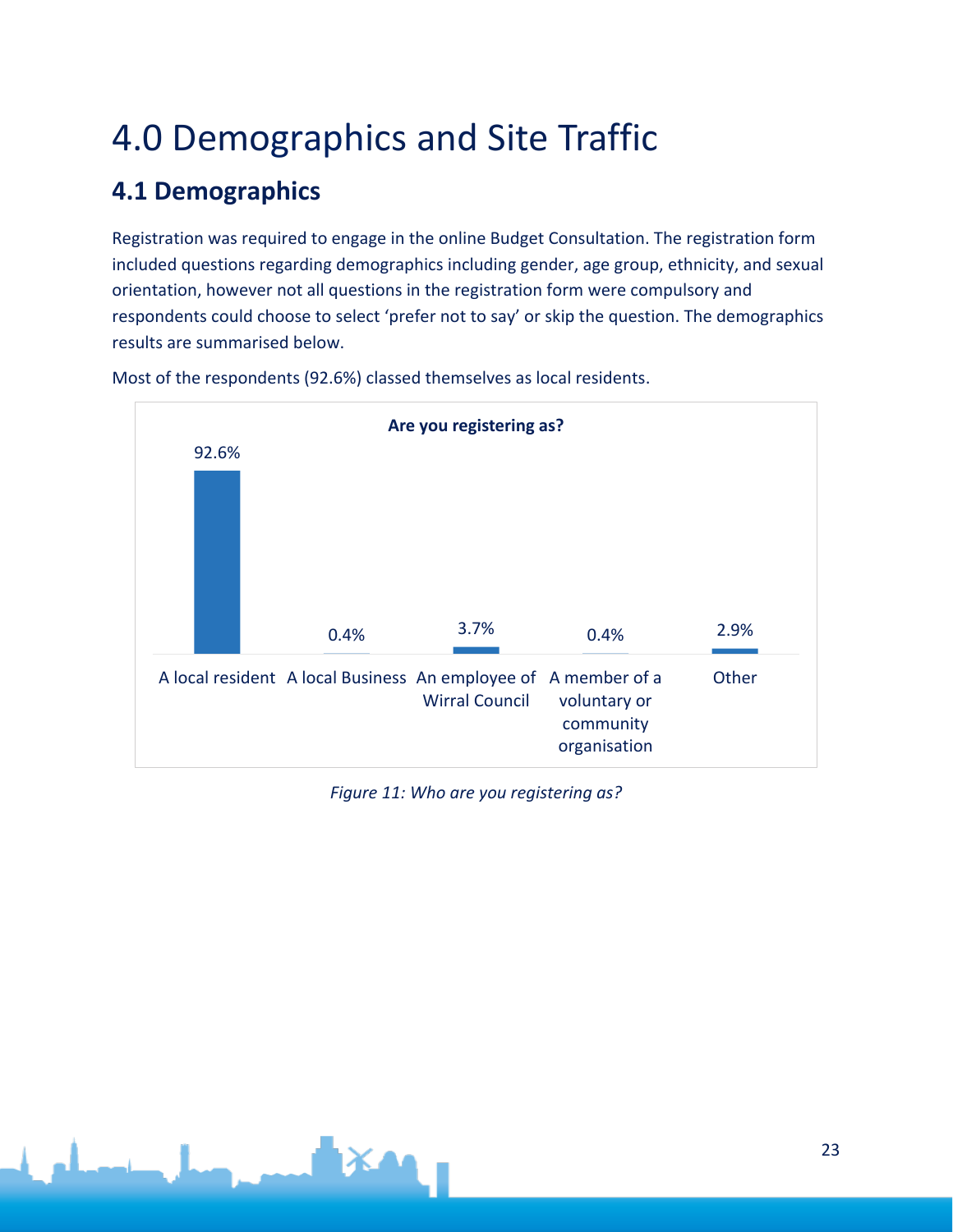The gender of respondents was 63.9% female, 33.0% male, with 2.6% preferring not to say and 0.4% preferring their own term.



*Figure 12: Gender of respondents*

**XA**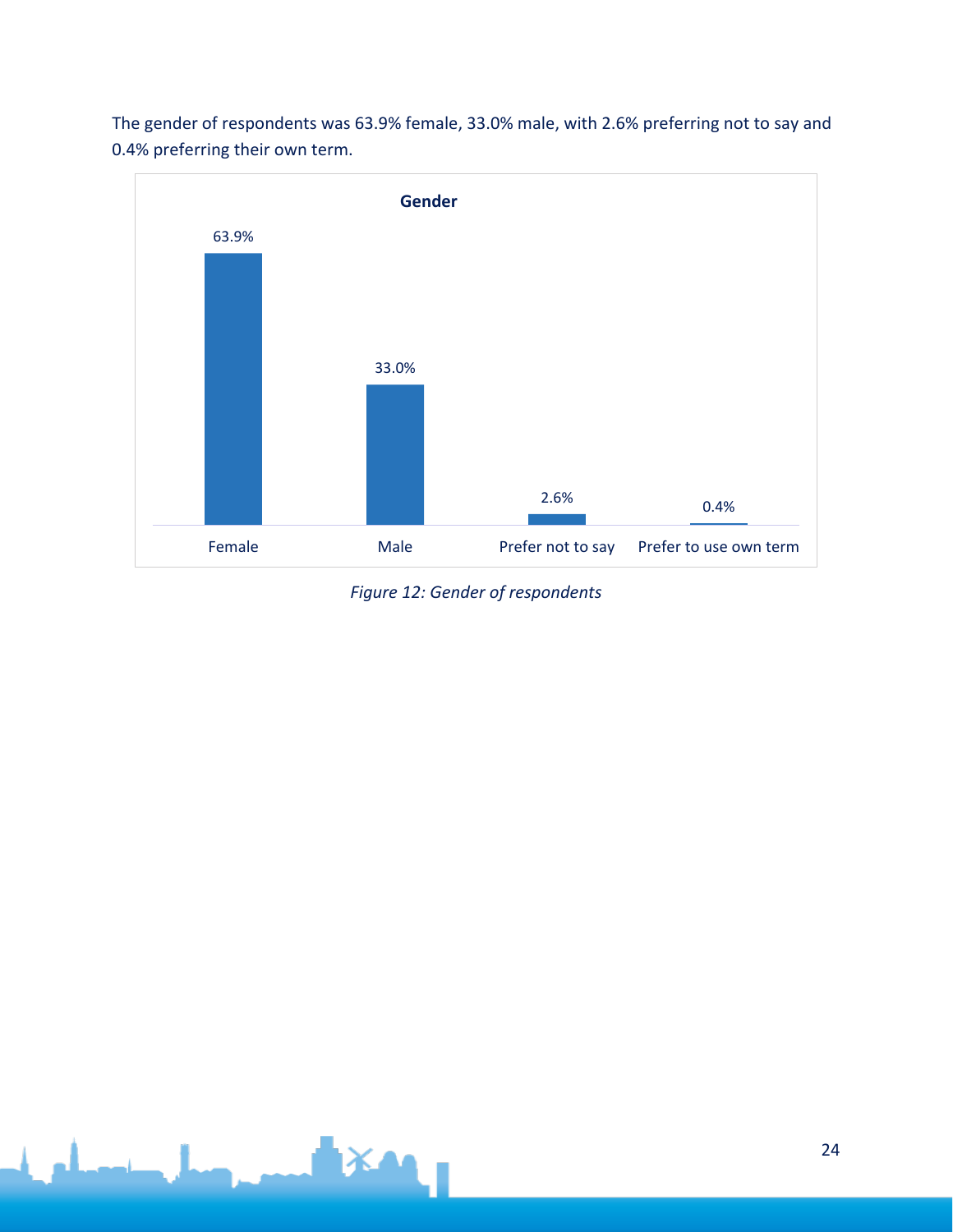The age group profile is illustrated with the most common age groups were 35-44 years (35.2%), followed by 45-54 years (22.3%). The least represented groups were under 16s (0%) and 16-24 years (2.1%).



*Figure 13: Age group of respondents*

91.8% of respondents were white British, with only 3.0% of respondents were of a non-white or other (1.7%) ethnicity.



*Figure 14: Ethnicity of respondents*



25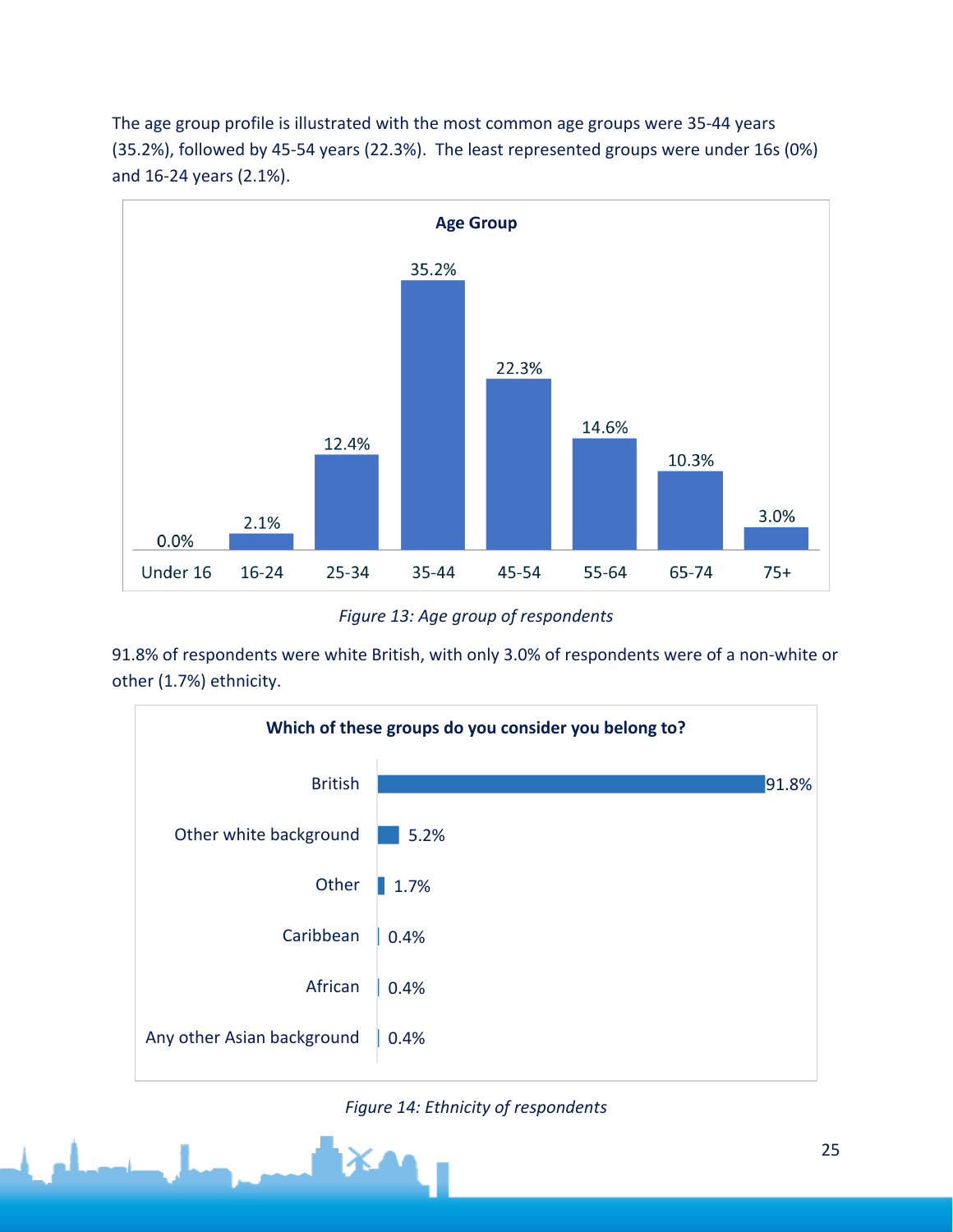81.4% of respondents were heterosexual, 3.5% were gay/ lesbian, 0.9% bisexual and 14.2% preferred not to say.



*Figure 15: Sexual orientation of respondents*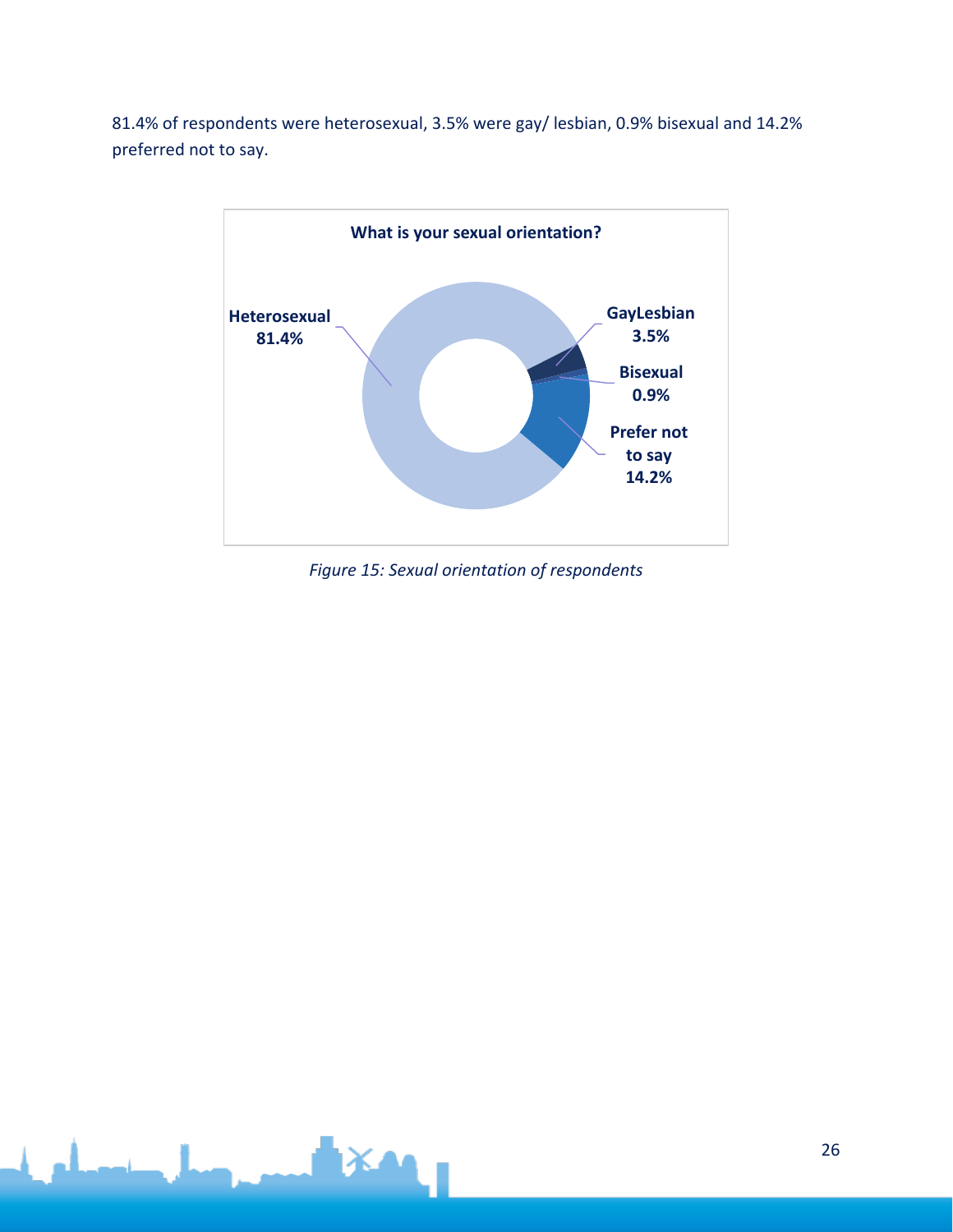# <span id="page-26-0"></span>**4.2 Have your say - Site Traffic**

Reviewing the site activity, visits, and how people visit the site can be useful to evaluate if people are aware of the site, as well as to ensure engagement activities are deployed effectively, and to a wide range of different people – enhancing public engagement in the future.

Site registration allows us to confirm the number of engaged participants through the completion of a quick poll; 504 people completed the survey online.

1,112 visited the Europa Pools Consultation page of the Have Your Say site, of these 47 downloaded a document and 240 people completed the questionnaire.

These figures cannot be viewed as definitive as they are based on site tracking through 'cookies' and there are a number of factors that can impact on this. These include that cookies may be disabled or deleted, individuals may access the site multiple times through different devices or different browsers. However, the figures can be used to gauge how much interest has been generated in individual projects through the rate of engaged participants.

The route that people access the site is known as the traffic source. The 'Have your say' portal allows analysis to be carried out on traffic source, and if they lead to engagement in the site tools such as the questionnaire. This analysis allows a greater understanding of which communication and promotional tools to use to optimise engagement.

For this project a range of traffic sources have been reviewed and summarised in the table below. Most visits to the site were either visits via direct visits (440 visits) where people have either pasted or typed the URL in to their browser, or from links in emails (297). Direct visits generated a rate of engagement of 25.0%, meaning 25.0% of these visits resulted in completion of the survey, and email visits had an engagement rate of 15.8%.

| <b>TRAFFIC CHANNEL</b> | <b>AWARE VISITS</b> | <b>INFORMED VISITS (%)</b> | <b>ENGAGED VISITS (%)</b> |
|------------------------|---------------------|----------------------------|---------------------------|
| <b>DIRECT</b>          | 440                 | 220 (50%)                  | 110 (25%)                 |
| <b>SOCIAL</b>          | 197                 | 104 (52.8%)                | 35 (17.8%)                |
| <b>EMAIL</b>           | 297                 | 119 (40.1%)                | 47 (15.8%)                |
| <b>SEARCH ENGINE</b>   | 40                  | 19 (47.5%)                 | 8(20%)                    |
| .GOV SITES             | 3                   | 1(33.3%)                   | $0(0\%)$                  |
| <b>REFERRALS</b>       | 247                 | 92 (37.2%)                 | 40 (16.2%)                |

*Table 11: Site traffic sources*